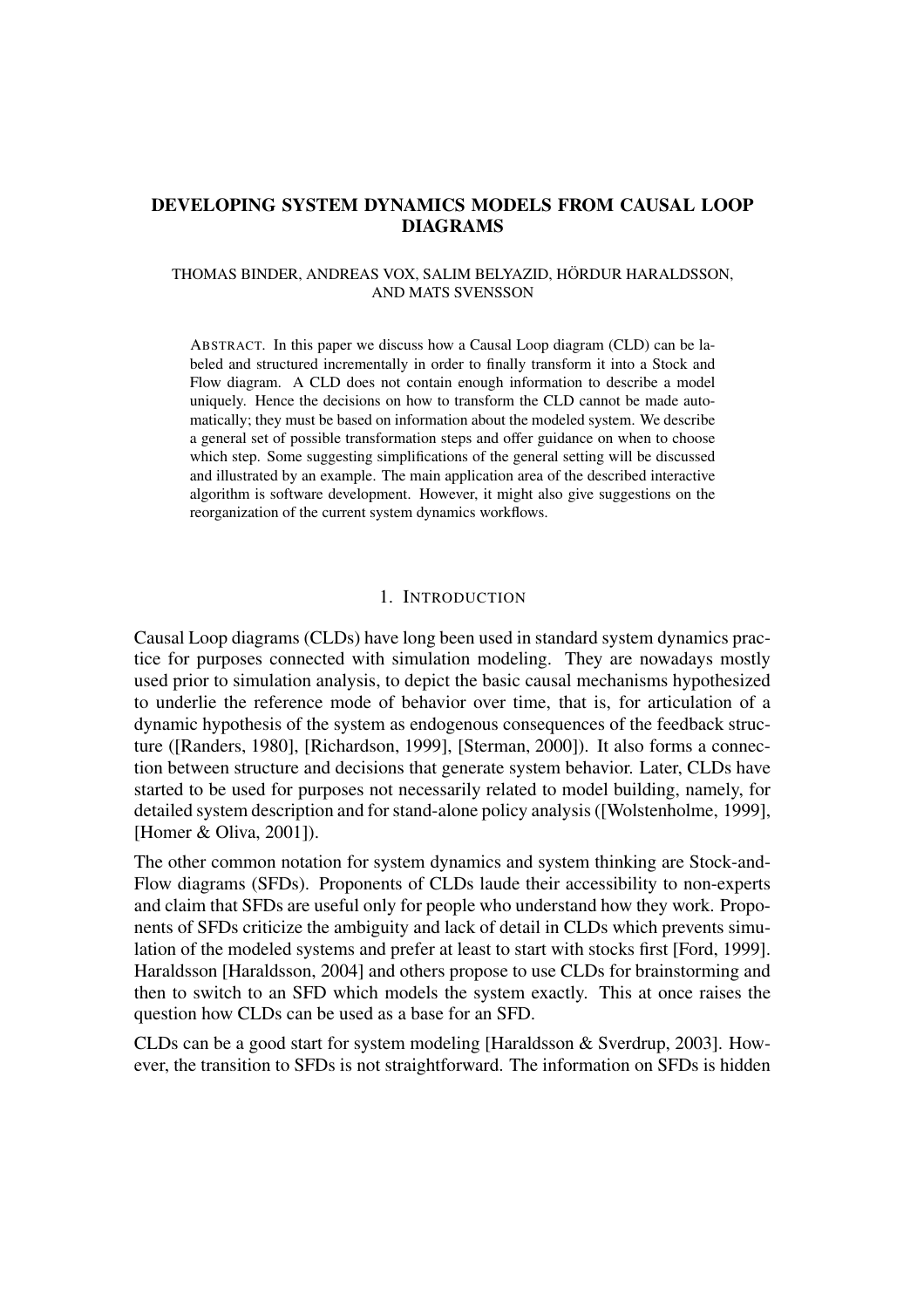in the CLDs, collapsed into links and factors. Extracting stocks, flows and auxiliaries from the CLDs requires further investigation of the links and what they represent. This process may increase the number of factors in the system. In order to develop the CLD further, the modeler is therefore required to have in-depth knowledge about the system considered.

We propose a process which consists of four phases:

- (i) The modeler labels the initial CLD in an appropriate way. This means deciding which factors are stocks, and which are flows or auxiliaries, and specifying which links represent flow dependencies and which information dependencies. The resulting *labeled CLD* usually reveals inconsistencies in the initial CLD, such as missing factors or illicit links.
- (ii) The modeler then uses manually controlled steps to incrementally transform the labeled CLD. These steps are guided by a handful of constraints which characterize syntactic inconsistencies of the model. For each inconsistency the modeler has to decide on a specific transformation step which best fits the intended meaning of the model. The result of this phase, a labeled CLD which fulfills the constraints mentioned above, will be called a *structured CLD*.
- (iii) It is then possible to transform the structured CLD automatically into an SFD.
- (iv) The modeler quantifies the SFD, i.e. provides parameters, initial values and formulas for information dependencies. This yields a quantified *system dynamics model* (or *model* for short), which can be simulated.

Alternatively one can avoid using SFDs altogether: since the structured CLD and the SFD are equivalent, the modeler can also skip Step (iii) above and quantify the structured CLD instead of the SFD (Step (iv)).

The constraints we propose for a structured CLD must be sufficient to ensure a structure which can be converted into an SFD, and it should be easy to detect their violation. Most of the constraints relate only to a local part of the whole CLD.

The set of transformations for Phase (ii) must also meet certain requirements. On the one hand, each transformation should eliminate inconsistencies without introducing (if possible) new ones. On the other hand, the available steps must be sufficient to convert any labeled CLD into a structured CLD.

In reality, though, the modeler will mix these transformations with normal editing operations. Due to new insights from reviewing inconsistencies, she/he will often have to undo some steps already taken, introduce new factors and links, or eliminate others. In fact, these are exactly the same considerations one would make when developing an SFD from scratch. The advantage of our approach is that one can start with a CLD and that the steps show a path how to incrementally refine it into a SFD resp. structured CLD.

Formal descriptions of relationships between CLDs and SFDs have been given by Burns [Burns, 2001]; the main difference to the work presented here is the dynamic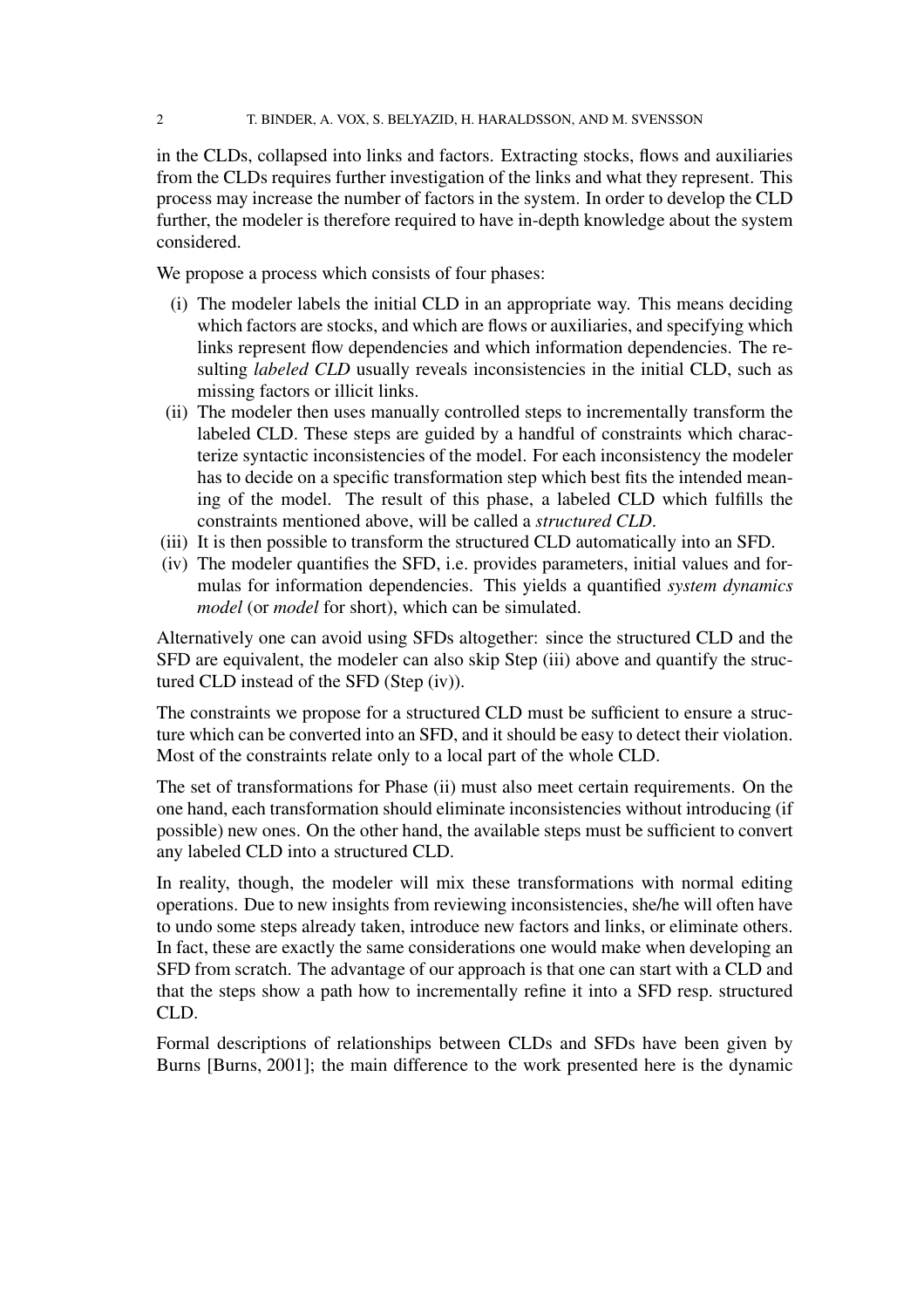change of the CLD into an SFD, and on the other hand, a link-centered way of looking at these diagrams, contrasting the factor-centered way of [Burns, 2001]. Burns and Ulgen also study a component-centered view of SFDs, cf. [Burns & Ulgen, 2002a] and [Burns & Ulgen, 2002b].

This paper is organized as follows. In Section 2 we give an introductory example. In Section 3 we will recapture the notions of CLD and SFD. The subsequent three sections give a detailed description of the steps (i), (ii), (iii) above. Section 7 describes variants of the described interactive algorithm and ideas on how it can be used in a software tool. We finish with another example (Section 8) and a summary (Section 9).

We assume a basic familiarity with the notions of sets and graphs.

### 2. AN EXAMPLE: POCKET MONEY

As an example we will develop a simple model of a child receiving pocket money from its parents. We start with the CLD given in Figure 1. On the one hand, the more money the parents earn the more they are likely to give to their child<sup>1</sup>. On the other hand, the CLD has two feedback loops: The first describes the highly probable fact that spending of the child increases with the available amount of pocket money, and spending decreases this amount. The other feedback loop describes the observation that the aunt hands over money to the child whenever it comes to visit. However, the child does not like its aunt too much, so with increasing budget it is less inclined to see her.





As a first step we have to label this CLD, which means specifying the stocks first. Obviously, the stocks are the *Parent's account* and *Pocket Money*, which is the child's account.

In the next step, we look at all links running into the chosen stocks. For each such link we must decide whether it represents a material flow. If this is the case, the link type

<sup>&</sup>lt;sup>1</sup>The sole purpose of this model is to illustrate the structural aspects discussed. Therefore, we will not comment on any pedagogical aspects.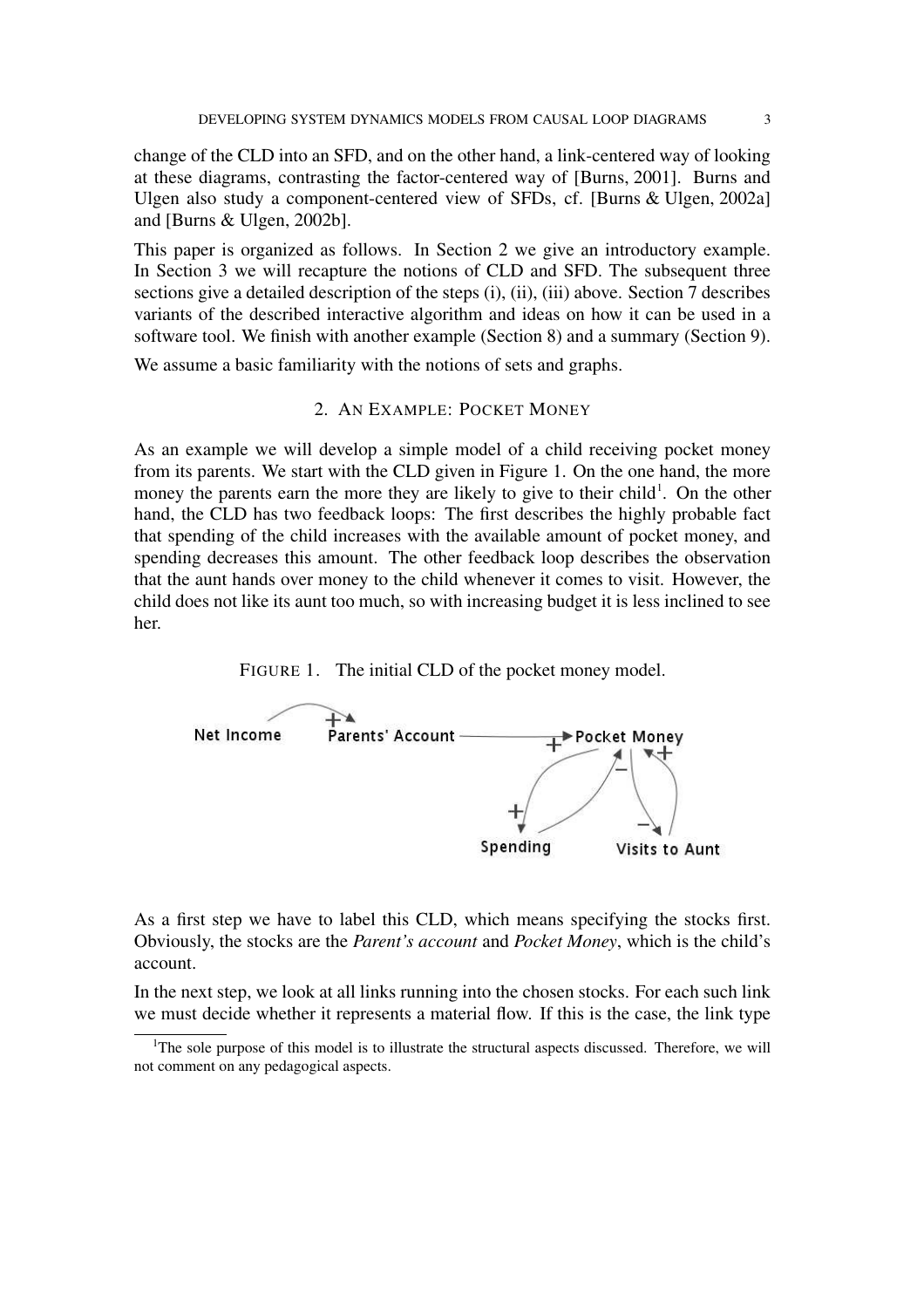is changed and the type of the factor at the beginning of the link is changed to flow. Figure 2 shows the labeled CLD resulting from these operations.

FIGURE 2. The labeled CLD of the pocket money model. Stocks and flows are marked by meter and tap icons, respectively. Flow dependencies are drawn as thick lines.



We will now transform the labeled CLD into a structured CLD. There is one link running from *Visits to Aunt* to *Pocket Money* which remained untouched, since it is not a material flow. To fix this, we add a new flow factor named *Money Gifts* (Transformation IF, see Section 5.2). Figure 3 shows the resulting diagram.

FIGURE 3. The remaining information dependency of the stock *PocketMoney* is treated by applying Transformation IF. Auxiliary factors are marked by the clock icon.



In Figure 3 there is only one violation of the conditions of a structured CLD, namely the link running between the two stocks. We discover that this is a conservative material flow and add a new flow factor *Allowance* (Transformation IMF, see Section 5.3). Figure 4 shows the state after this transformation.

We now have a structured CLD. However, it is not satisfactory, since the new factor *Allowance* is an input factor. This observation makes us realize that there is more to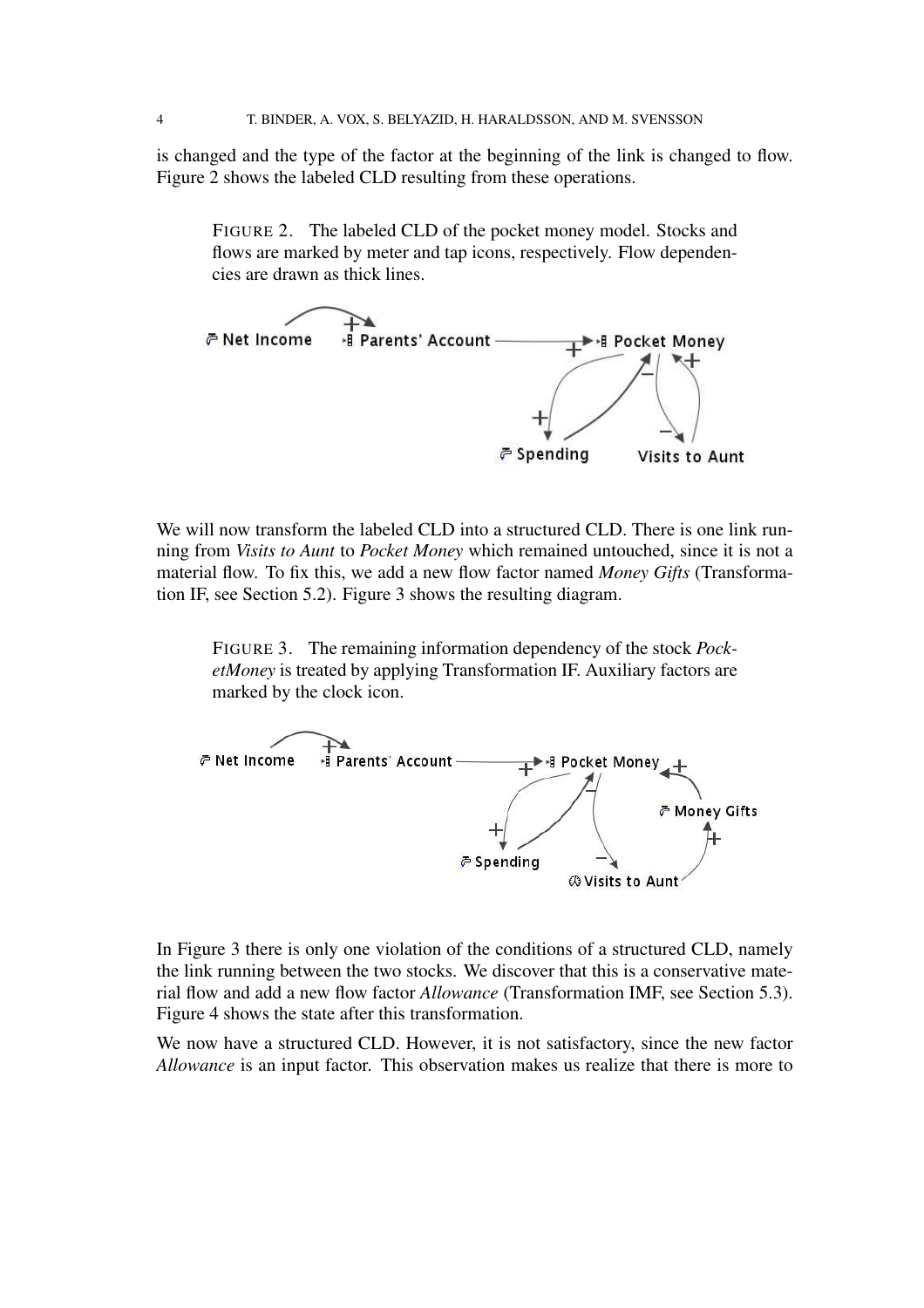FIGURE 4. Inserting a flow yields a structured CLD. However, this is not complete since the new flow is an input factor.



do. We extend the model as shown in Figure 5. In this particular example, the diagram remains a structured CLD after the extension; this may not always be the case.

Assume we are content with this model for now. Due to the structured CLD property, the diagram can be switched back and forth between the CLD and SFD views. The switching does not require any more user interaction. Figure 6 shows the SFD corresponding to the structured CLD in Figure 5.

FIGURE 5. The structured CLD of the model. The inserted flow has been connected to the model by adding one auxiliary factor and three information links.

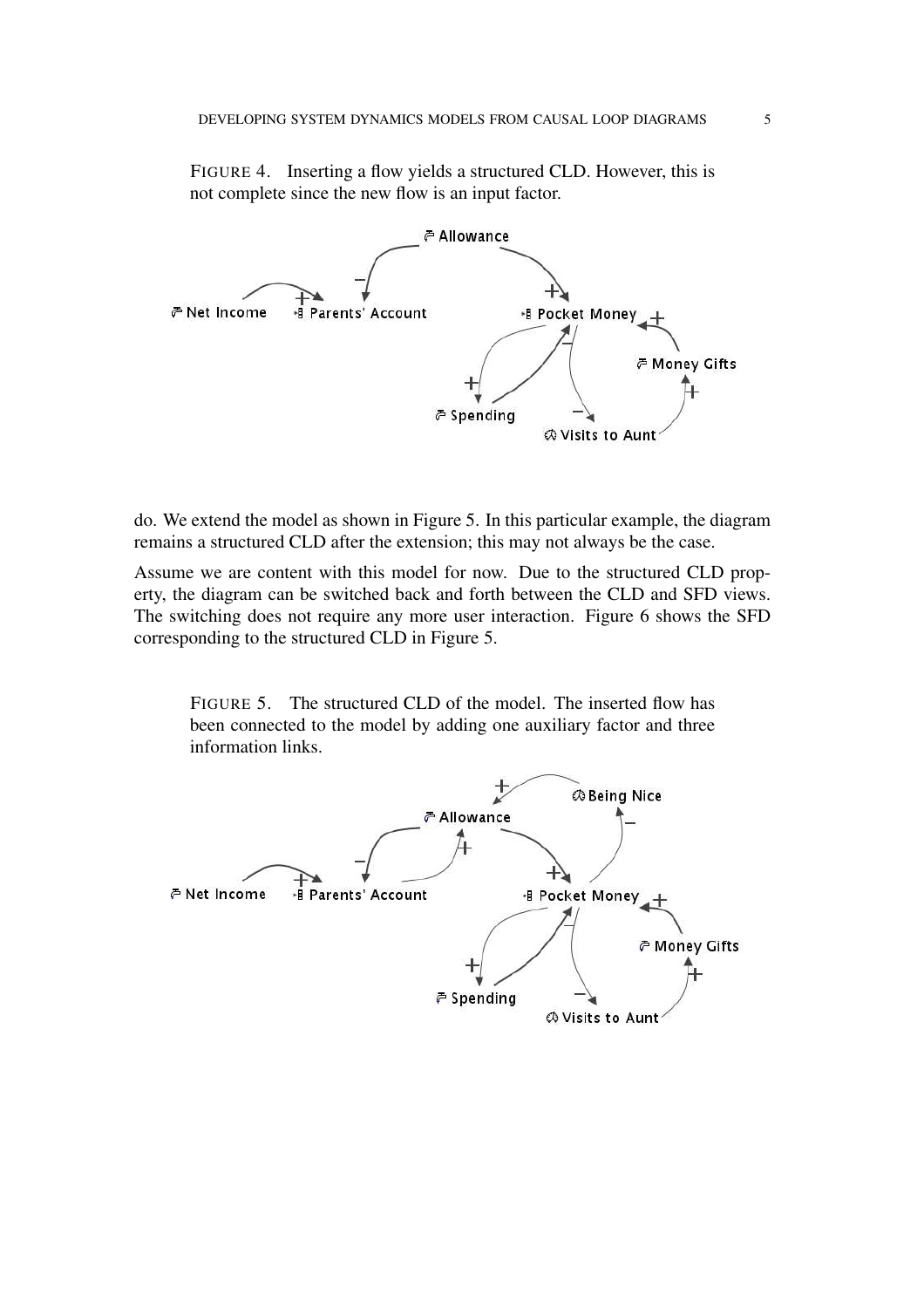

FIGURE 6. The SFD of the pocket money model.

3. CLDS AND SFDS

Both CLDs and SFDs are used to describe complex systems. In this section we will provide a short description, give a definition of both notations as graphs and mention what information is lacking for a complete SD model.

3.1. **Causal Loop Diagrams (CLDs).** Causal Loop diagrams are used to document relevant factors and the causal relationships between them.

CLDs consist of factors and links connecting the factors. Any link has annotations about its polarity and delay. The polarity tells whether a dependency has positive polarity (if the cause increases, the effect will also increase compared with the situation where the cause did not change) or negative polarity (if the cause increases, the effect will decrease compared with the situation where the cause did not change). The definition of polarity is subtle (cf. [Richardson, 1995]), since even with positive polarity there are scenarios where the cause goes down while the effect goes up (even when there are no other causes for the same effect).

**Definition.** A *Causal Loop diagram (CLD)* is a tuple  $(V; E; \varphi; D)$ , where the pair  $(V, E)$  is a directed graph, with V and  $E \subseteq V \times V$  denoting the set of factors and the set of links between them, respectively. We only consider connected (that is, connected as an undirected graph) CLDs.

Hence, any link  $e = (v_1, v_2) \in E$  is an ordered pair of two factors  $v_1, v_2$  indicating that  $e$  starts at  $v_1$  and ends at  $v_2$ . We assume that the graph has no circles of length one and no duplicate links (pointing in the same direction).

Moreover, there is a function  $\varphi : E \to \{\pm 1\}$  called the *polarity map*, i.e. all arrows are labeled as either + or −. All *links with delay* of a CLD are collected into the set  $D \subseteq E$ .

A *feedback loop* is a directed circle of the CLD graph.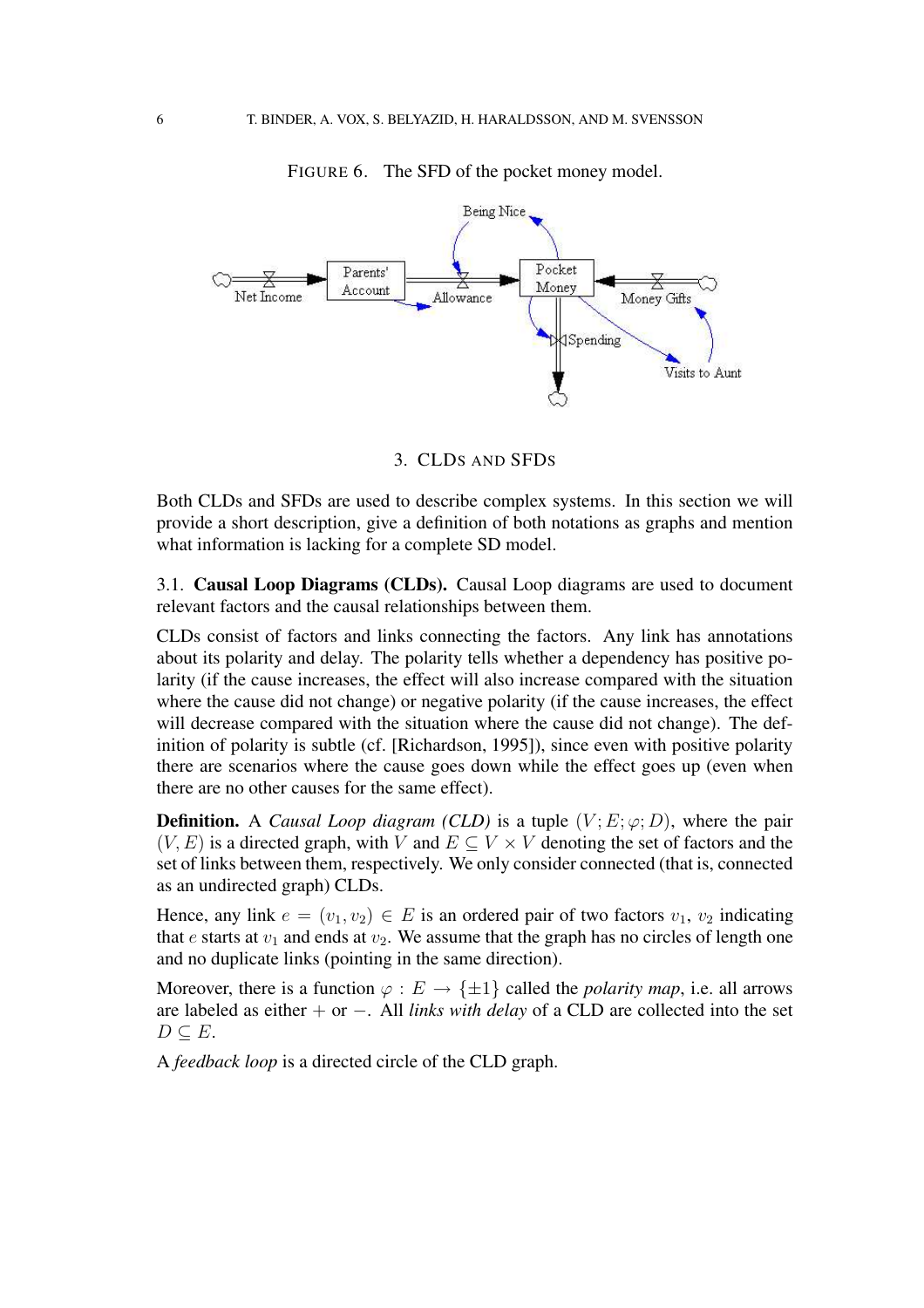3.2. **Stock-and-Flow Diagrams (SFDs).** SFDs are composed of factors whose type is exactly one of *stock*, *flow*, *auxiliary*, or *system boundary*. The system boundary is a special stock which represents an anonymous source or sink. There are two types of links: material flows, which are roughly in a one-to-one correspondence with flow factors, and information dependencies. Material flows may only connect stocks; information dependencies must not point to stocks.

**Definition.** Consider a set of factors V and a partition of V into three subsets  $S \neq \emptyset$ (for stocks), F (for flows) and A (for auxiliaries). The element  $\bigcirc \in S$  is a special stock used to denote the system boundary.

A *Stock-and-Flow diagram (SFD)* is a tuple  $(V, S, F; m, I; D)$ . Here  $m : F \rightarrow S \times S$ describes source and target of the material flows. The function  $m$ 

- (i) takes any value of  $S$  at least once in either component and
- (ii) does not take values in  $\{(s, s) | s \in S\}.$

Moreover,  $I \subseteq V \times (F \cup A)$  describes the information dependencies. I is a binary relation such that the graph  $(V, I)$  does not contain any directed circles.

Finally,  $D \subseteq I$  denotes the set of all information dependencies with delay.

We use the following notation for SFDs:

| stock $\boxed{s}$ , | system boundary $\bigcirc$ ,                                         |  |
|---------------------|----------------------------------------------------------------------|--|
| flow $f$ ,          | auxiliary $a$ ,                                                      |  |
|                     | material flow $\Rightarrow$ , information dependency $\rightarrow$ . |  |

Note that we do not distinguish flows and auxiliaries notationally. Instead, flows are located next to their corresponding material flow. Also, in contrast to the work of Burns et al., there is no distinction between input, output and parameter factors.

3.3. **Quantification.** The process of turning an SFD into a model is called *quantification*, which will be briefly discussed here. In order to quantify an SFD, the modeler has to provide

- (i) Start and end time for the simulation run,
- (ii) Formulas for all flow and auxiliary factors, which includes the specification of the delay values or functions for all links in  $D$ ,
- (iii) Values or time-dependent functions (defined between start and end time from (i)) for all input factors (i.e. factors without incoming dependencies),
- (iv) Initial values for all stocks, and
- (v) Initial values or time-dependent functions for all factors which have outgoing dependencies with delays.

The data in (iv) and (v) is often simply assumed to be zero. Another technique to avoid having to specify (v) is to simulate the model until it may reach a steady state, in which case one simply discards the initial time segment of the simulation.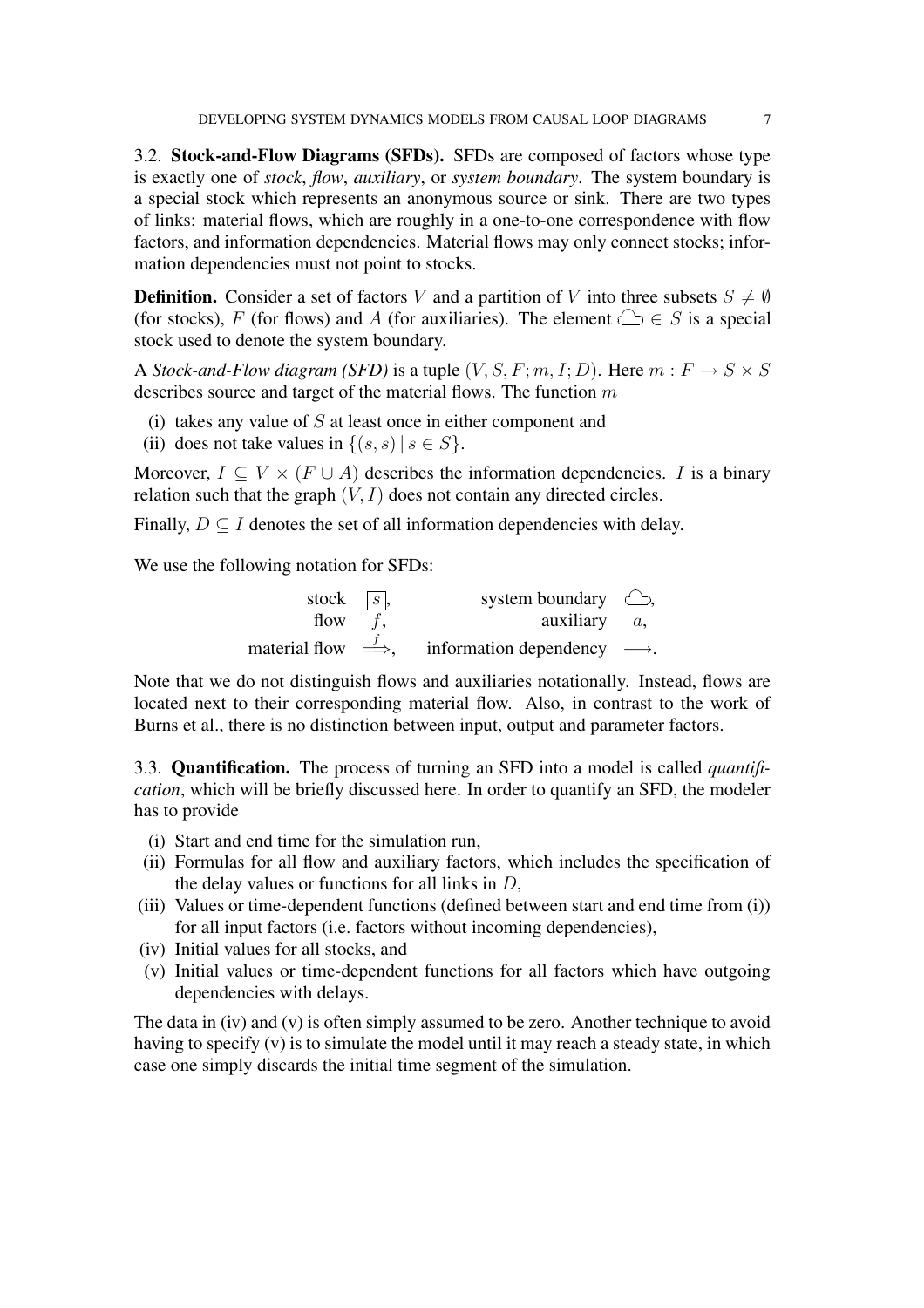Usually one also expects dimensional consistency for all values and formulas.

# 4. FROM CLDS TO LABELED CLDS

To produce a labeled CLD, the modeler must identify the stocks and flows among the factors and also the types of links. This is a crucial step on the way to a model.

More precisely, the modeler has to find partitions of the factors and dependencies which match the following definition.

**Definition.** A partition of V into three subsets  $S \neq \emptyset$  (for stocks), F (for flows) and A (for auxiliaries) on a CLD  $(V; E; \varphi; D)$  is called a *labeling of the factors*.

A partition of E into two subsets M (for *flow dependencies*) and I (for *information dependencies*) is called a *labeling of the links*.

The *loop condition* is said to be satisfied if along each feedback loop there is at least one stock or one flow dependency.

A CLD given together with a labeling of its factors and a labeling of its links is called a *labeled CLD*, if the loop condition is satisfied. We will denote a labeled CLD by  $(V, S, F; E, M; \varphi; D).$ 

This definition is general, since the labels of the factors and links can be chosen independently. More special approaches will be discussed in Section 7.1.

We shall use  $\longrightarrow$  and  $\longrightarrow$  to denote flow and information dependencies, respectively. That is, flow dependencies are marked by a thicker arrow. Atop of the arrow we will write the link name or the link polarity when appropriate.

In case the loop condition is violated for a particular labeling of factors and links, the modeler has to choose at least one more stock along the violating loop, or apply the transformation of inserting a flow from Subsection 5.2 below.

To obtain a labeled CLD one has to decide for each factor if it is a stock, a flow, or an auxiliary. The guidance provided here is only a starting point and cannot replace a thorough introduction to system dynamics (see [Sterman, 2000], Chapter 6).

4.1. **Stocks.** To decide whether a particular factor is a stock or not, one can ask the following questions: "Does it accumulate?" — "If time stops, can it still be measured?" — "Can I stock it somewhere and use it later?" — "Is there a level?"

All non-stocks are either flows or auxiliaries. The choice depends on the nature of the outgoing dependencies.

Once a stock  $s$  is chosen, one should look at all the incoming links of  $s$  and decide whether or not they can be labeled as flow dependency. The next two subsections discuss both alternatives.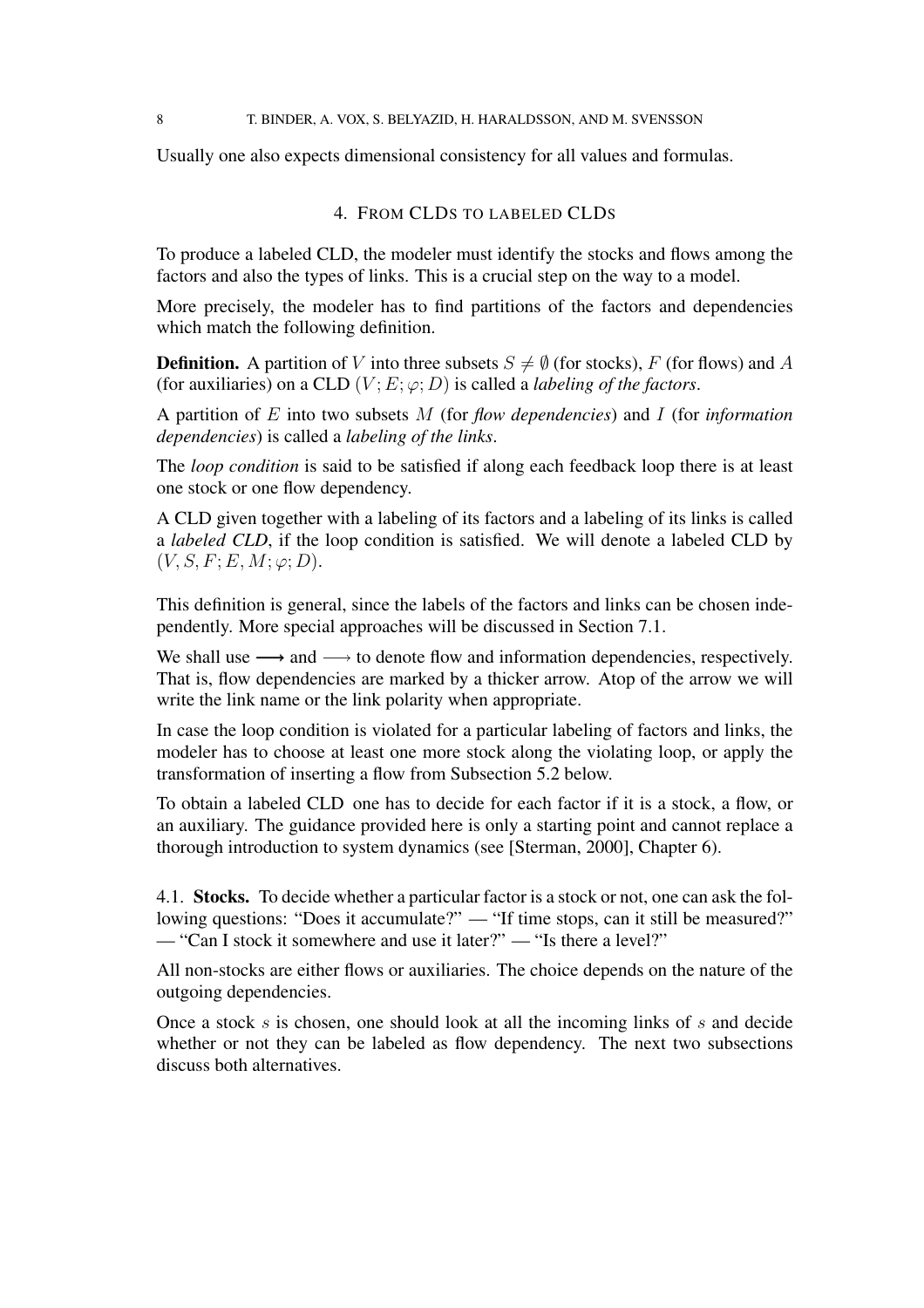4.2. **Flow dependencies.** Questions which characterize flow dependencies, that is links f  $\longrightarrow$  s running from a flow  $f \in F$  to a stock  $s \in S$  include: "If s is measured with unit x, can f be measured with unit x per time unit?" — "Does the value of s at a certain time depend on the value of f at *more than one point in time* in the past?"

4.3. **Information dependencies.** Questions which characterize information dependencies  $a \rightarrow b$  for  $a, b \in V$  include: "If the value of a jumps, will the value of b also  $jump$ <sup>2</sup> — "Is a proportional to b?" — "Would the dependency still exist if I reversed the direction?" — "Can I determine the value of  $b$  at a certain time from just one value of a at the same (or earlier) time?" — "Can I reconstruct the value of  $a$  at a given time from the value of  $b$  at the same time?"

Thus information dependencies differ significantly from flow dependencies.

# 5. FROM LABELED CLDS TO STRUCTURED CLDS

A labeled CLD can still be far from being a quantifiable SFD. However, it can be transformed in a meaningful way. The following notion describes the endpoint or goal of this transformation process.

**Definition.** A *structured CLD* is a labeled CLD satisfying the following properties:

- (i) There are no links in  $S$ .
- (ii) There are no links from  $A$  to  $S$ .
- (iii) A link  $e = (v_1, v_2)$  is a flow dependency if and only if  $v_1 \in F$  and  $v_2 \in S$ , i.e. if and only if it runs from a flow to a stock.
- (iv) There is no factor from  $F$  with more than two successor factors from  $S$ . In case of exactly two successors, the corresponding links must have opposite polarity<sup>2</sup>. In formal language, for the constellation  $s_1 \stackrel{e_1}{\longleftarrow} f \stackrel{e_2}{\longrightarrow} s_2$ , where  $s_1, s_2 \in S$  and  $f \in F$ , we have  $\varphi(e_1) = -\varphi(e_2)$ .
- (v)  $D \cap M = \emptyset$ . In other words, all links with delay must be information dependencies.

The rest of this section is devoted to the description of certain *transformations* that can be applied to turn a labeled CLD into a structured CLD.

In order to apply the transformations one traverses all links in arbitrary order. Depending on the types of start and end factor and the type of the link, the modeler has to

 $2$ This is the conservation of mass principle [Burns, 2001] which states that any rate node must have at least one and at most two outgoing flow links. If it has two outgoing flow links  $e_1$  and  $e_2$ , they must have opposite polarity, i.e.  $\varphi(e_1) = -\varphi(e_2)$ .

This principle constraints the SFDs substantially. For example, most chemical processes can not be modeled in a straightforward way, cf. [LeFèvre, 2004]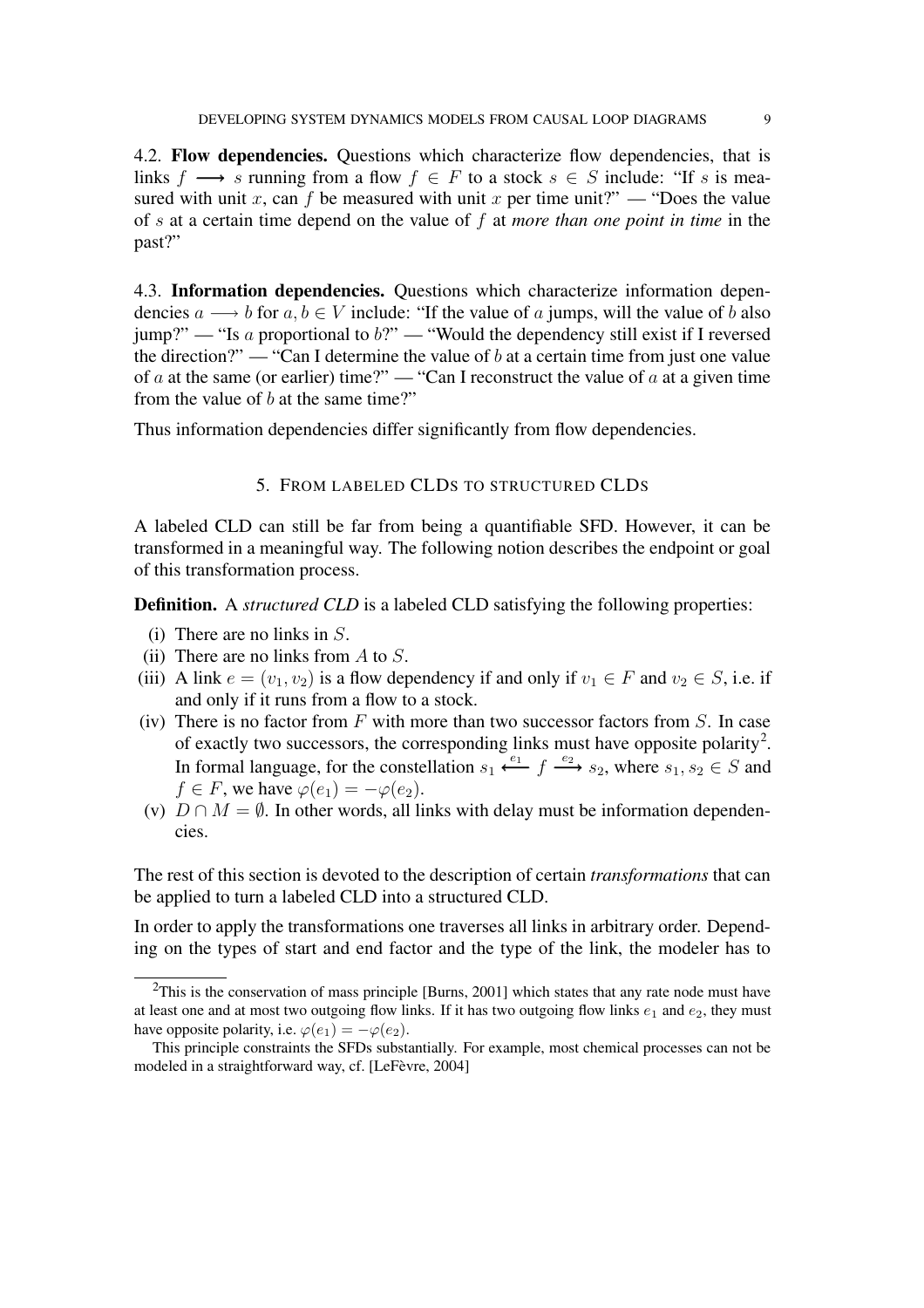TABLE 1. Transformations offered for different constellations on the way to a structured CLD. Depending on the labels of an arbitrary link  $e = (v_1, v_2) \in E$  and the labels of its start and end factors  $v_1, v_2$  we can distinguish the following cases. The  $\sqrt{m}$  mark indicates that nothing has to be done in this case.

| $v_2, e$ | ◡              |       |            |  |            |  |
|----------|----------------|-------|------------|--|------------|--|
| $v_1$    | М              |       | М          |  | M          |  |
| N        | <b>IF, IMF</b> | IF,CS | IS, IF, CE |  | IS, IF, CE |  |
|          |                | IF,CE | IS,CE!     |  | IS, CE!    |  |
|          | IF,CA          | E     | IS,CE!     |  | IS,CE!     |  |

choose among the transformations given in the corresponding field of Table 1. For details on these transformations, see Sections 5.1–5.6. This choice of the transformation involves understanding of the structures to be modeled.

It is clear that after at most two iterations over all links, there will be no more transformations that can be applied.

There are three more transformations which need to be applied:

- (i) Handle one-to-many flows to stocks, see Section 5.7.
- (ii) Handle delays, see Section 5.8.
- (iii) Beautify the CLD, see Section 5.9.

The CLD is now a structured CLD.

Of course it is not difficult to give many more transformations which simply assume that the modeler's labels contain errors and correct the labels. However, this might destroy the integrity of other links and lead away from a structured CLD. We will therefore confine ourselves to these few conversion transformations.

We will now explain the transformations in detail.

5.1. **Inserting a stock (IS).** Suppose we have the case that the CLD contains a flow dependency  $e = (v_1, v_2) \in M$ , or  $v_1 \stackrel{e}{\longrightarrow} v_2$ , where  $v_1 \in V$  is an arbitrary factor and  $v_2 \in F \cup A$  is a flow or an auxiliary. This can be fixed using the following transformation, which is called *inserting a stock*.

Since a flow dependency must point to a stock but one does not want to change the type of  $v_2$ , a new stock  $\tilde{s}$  (which is added to S) and a new information dependency  $\tilde{e}$ (which is added to  $I$ ) are introduced. The result of the transformation is

 $v_1 \xrightarrow{e} \tilde{s} \xrightarrow{\tilde{e}} v_2.$ 

The new link  $\tilde{e}$  has polarity  $+$  in order to preserve the character of feedback loops through e and  $\tilde{e}$ . However, the formula of  $v_2$  with respect to  $\tilde{s}$  is not necessarily the identity; the modeler should provide it explicitly during quantification.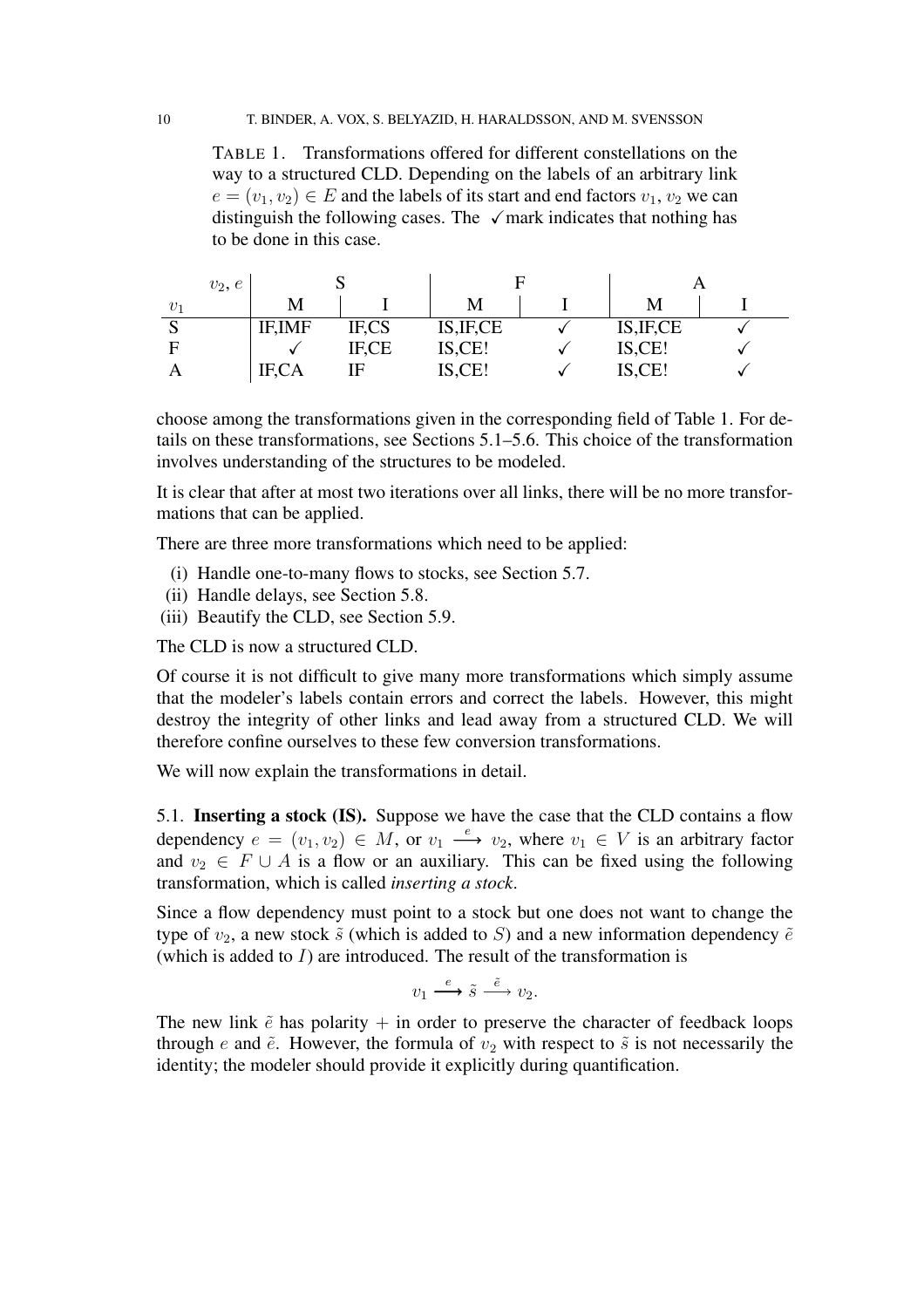5.2. **Inserting a flow (IF).** In analogy to Section 5.1, we can define a transformation which will be called *inserting* a *flow*. Suppose that we have a link  $e = (v_1, v_2) \in E$ for some  $v_1, v_2 \in V$ . Depending on the type of e we distinguish two cases.

5.2.1. *Inserting a flow for information dependencies.* Suppose that e is an information dependency, or equivalently,  $v_1 \stackrel{e}{\longrightarrow} v_2$ , which means that *e* is running from  $v_1$  to  $v_2$ . After applying the transformation this part of the diagram reads

$$
v_1 \stackrel{e}{\longrightarrow} \tilde{f} \stackrel{\tilde{e}}{\longrightarrow} v_2,
$$

where  $\tilde{f}$  is a new factor which is added to F and  $\tilde{e}$  is a new flow dependency.

The new link  $\tilde{e}$  has polarity + in order to preserve the character of feedback loops through  $e$  and  $\tilde{e}$ .

5.2.2. *Inserting a flow for flow dependencies.* It remains to consider the case when e is a flow dependency, i.e.  $v_1 \stackrel{e}{\longrightarrow} v_2$ . This time the transformation results in

$$
v_1 \stackrel{\tilde{e}}{\longrightarrow} \tilde{f} \stackrel{e}{\longrightarrow} v_2,
$$

where  $\tilde{f}$  is a new factor which is added to F and  $\tilde{e}$  is a new information dependency.

The new link  $\tilde{e}$  has polarity  $+$  in order to preserve the character of feedback loops through  $\tilde{e}$  and  $e$ . However, the formula of  $\tilde{f}$  with respect to  $v_1$  is not necessarily the identity; the modeler should provide it explicitly during quantification.

5.3. **Introduce material flow (IMF).** Consider the case of a flow dependency  $e =$  $(s_1, s_2) \in M$  running between stocks  $s_1, s_2 \in S$ , i.e.  $s_1 \xrightarrow{e} s_2$ . The intended meaning might be the that some material is taken from  $s_1$  and put into  $s_2$ . In this case, we need to introduce a new flow  $\tilde{f}$  that drives  $s_1$ ,  $s_2$  by two new flow dependencies of opposite polarity. The link e will be deleted from the diagram. The resulting part of the diagram is

$$
s_1 \xleftarrow{\phantom{a}} \tilde{f} \xrightarrow{+} s_2.
$$

The choice of the polarities describes the direction of the material flow. The problem here is that the new flow  $\tilde{f}$  will not have any incoming links right after transformation described here. The modeler must connect it her/himself.

Finally, the delays have to be taken into account. If the deleted link  $e$  had been a delay link, we need to insert *two* new flow factors which are connected by an information link which is added to the set D.

5.4. **Conversion of an auxiliary to a flow (CA).** The type of any auxiliary can be changed to flow without going back on the way from a labeled CLD to a structured CLD. However, such a conversion of type cannot be done automatically, since it might add semantic errors to the model.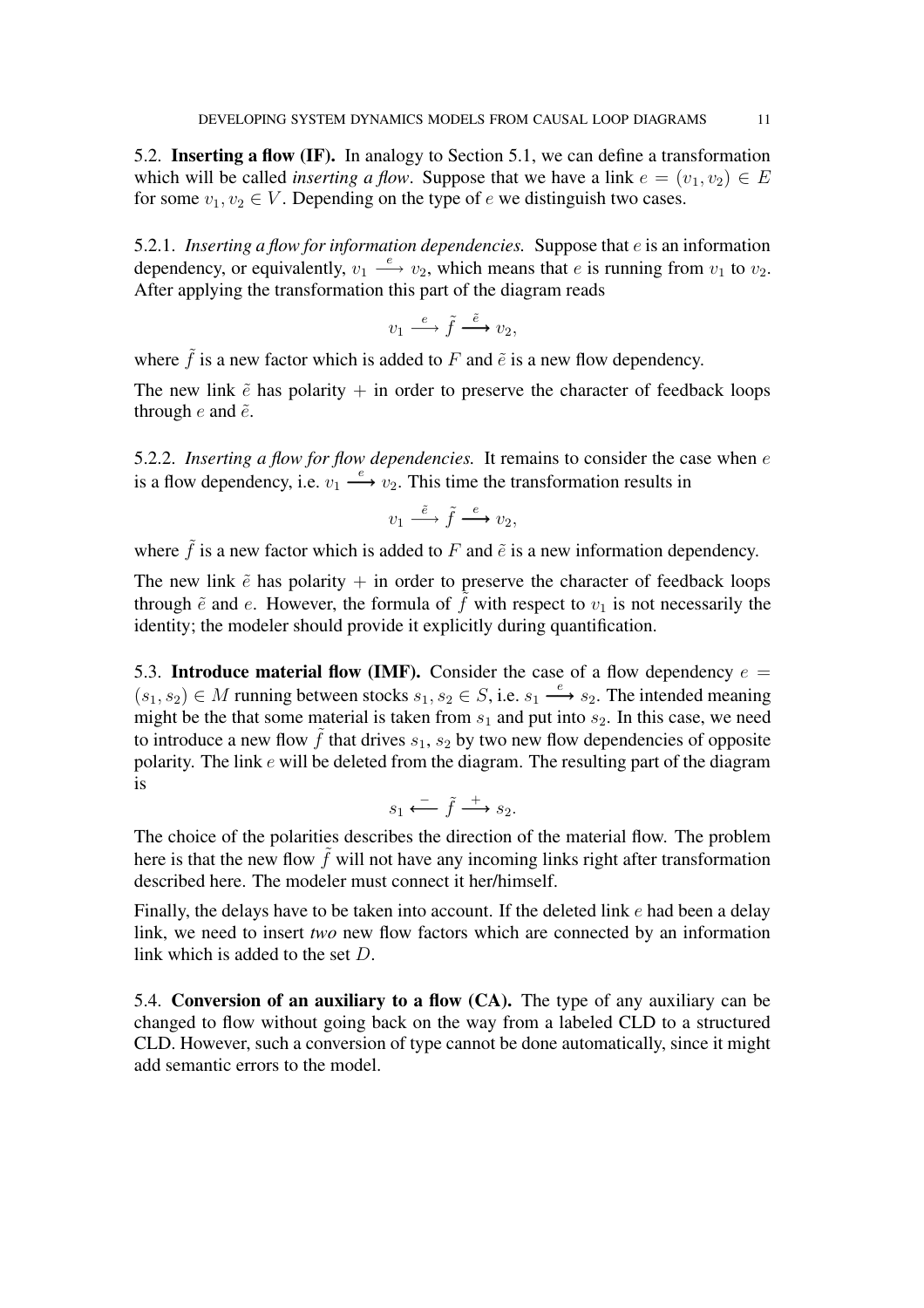5.5. **Conversion of a stock (CS).** This concerns the case of an information dependency  $e = (s_1, s_2) \in I$  between two stocks  $s_1, s_2 \in S$ . Both stocks may represent two measures of the same real world value. Relabel one stock (say  $s_1$ ) as auxiliary and replace with an information dependency:

 $s_1 \longleftarrow s_2$ 

This relabeling may entail new syntactic errors, which have to be fixed in the second iteration through all links.

It might also be possible to identify both factors and replace them with a single factor.

5.6. **Conversion of link type (CE).** Simply switch to the other link type to do this. Information dependencies will change to flow dependencies, and flow dependencies to information ones. The latter may cause problems, because the loop condition may be violated afterwards. We indicate this case by a ! sign.

5.7. **Handling of one-to-many flows to stocks.** This describes the case where a flow influences "too many" stocks via outgoing flow dependencies. An easy way to resolve this is to repeatedly apply the Transformation IF, cf. Subsection 5.2. However, some of these flows may be unwanted. In this case, the modeler might prefer the following transformation, which is called *isolation of a material flow*.

Suppose that a flow  $f \in F$  is connected to some stocks  $s_i \in S$ , where  $1 \le i \le n$  and  $n \geq 2$ . Choose two flow dependencies which describe a material flow from  $s_j$  to  $s_k$ for some  $1 \leq j, k \leq n$ . Then introduce a new flow  $f_{ik}$  and connect the original flow dependencies to this new flow. Finally, by connecting  $f$  to  $f_{ik}$  we obtain

$$
\begin{array}{ccc}\n & f & \\
 & \downarrow & \\
 & s_j & \xrightarrow{-} f_{jk} & \xrightarrow{+} s_k.\n\end{array}
$$

When no more pairs of flow dependencies can be identified, one can apply the Transformation IF for the remaining flow dependencies.

The delays are treated in the following way: For each of the original flow dependency with delay, the delay is transferred to the newly inserted information dependency.

5.8. **Handling of delays.** The CLD may contain delayed dependencies, these must be transformed to match the SFD structure. The transformation depends on the label of the delayed dependency: Information dependencies do not need any changes. However, things change in case of a flow dependency, since material flows in SFDs can not have delays.

Suppose we have such  $e = (f, s) \in D \cap M$  running from a flow  $f \in F$  to a stock  $s \in S$ . We assume that Transformation 5.7 has already been applied to f. Then f has at most two outgoing flow dependencies, one of which is  $e$ .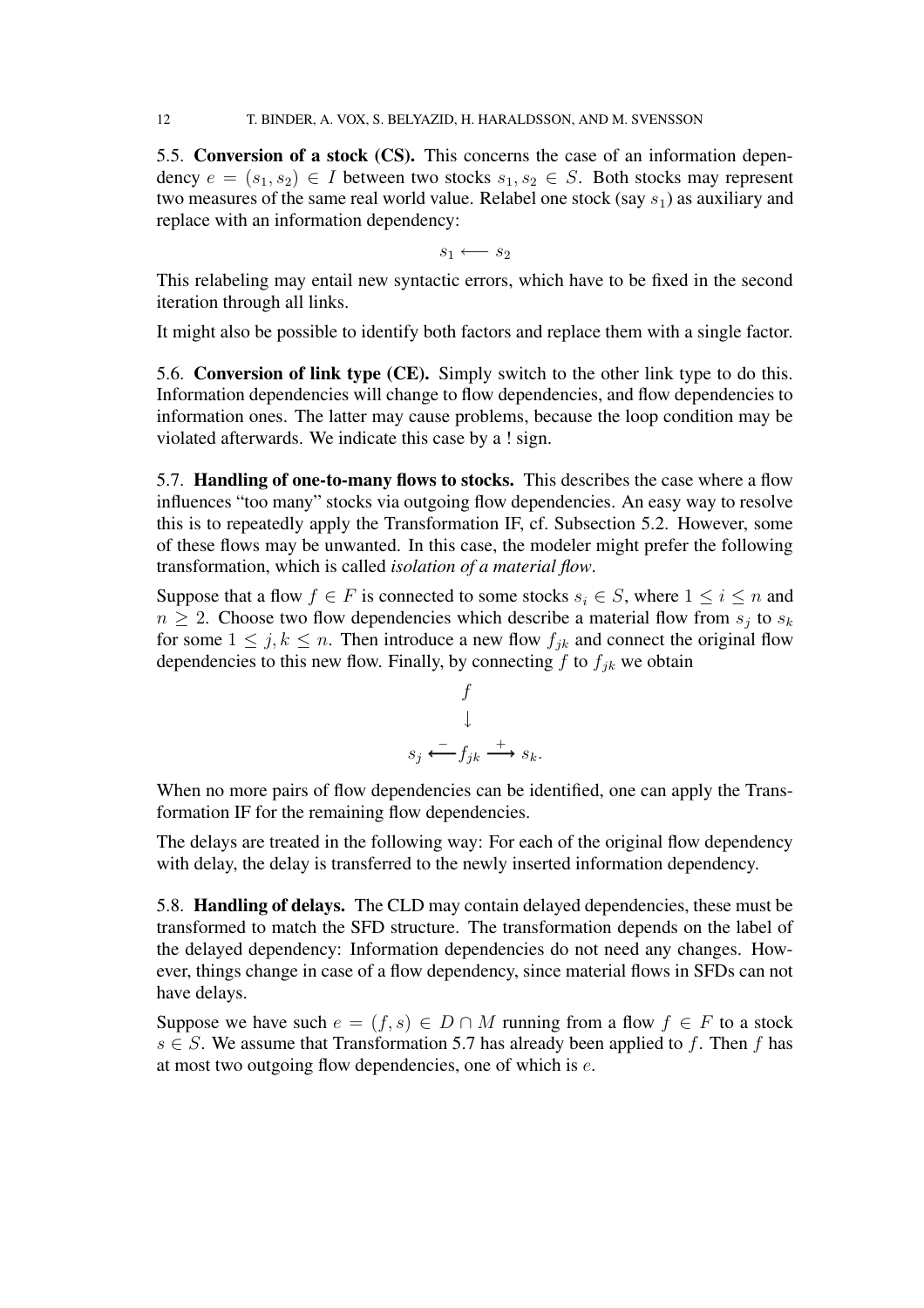If e is the only outgoing flow dependency of f, then the constellation  $f \stackrel{e}{\longrightarrow} s$  is changed to

$$
f \stackrel{\tilde{e}}{\longrightarrow} \tilde{f} \stackrel{e}{\longrightarrow} s
$$

by applying the Transformation IF. The delay is transferred from  $e$  to the new information dependency  $\tilde{e}$ , meaning that  $\tilde{e}$  enters the set D with the same delay value as e, and e is removed from D.

Things are slightly more complicated when f drives two stocks  $s_1$  and  $s_2$ , since one might also need the material in transit as a factor. In this case



Here  $\tilde{f}_1$ ,  $\tilde{f}_2$  are new flow factors and the new stock  $\tilde{s}$  gives the amount of material in transit. Also, two new flow dependencies with opposite polarities and two information dependencies  $\tilde{e}_1$ ,  $\tilde{e}_2$  are added to the CLD. Again, the delay from the original flow dependency  $e_i$  is transferred to the corresponding new information dependency  $\tilde{e}_i$  for  $i = 1, 2$ . In case the material in transit is not needed, one can delete the factor  $\tilde{s}$  and its adjacent links.

5.9. **Beautification.** When there are no more transformations to be applied on the CLD, the following changes can be made automatically.

- (i) The label of each stock with no incoming links should be changed to auxiliary.
- (ii) Each flow with no outgoing flow dependencies should be changed to auxiliary.

### 6. EQUIVALENCE OF SFDS AND STRUCTURED CLDS

A structured CLD contains enough information to convert it into an SFD. In this section we will show that they are the same and describe how one can construct one from the other.

The meaning of stocks, auxiliaries and information dependencies is exactly the same in both diagrams. It remains to relate flow dependencies and material flows. To do this, we look at the cause-and-effect structure of a material flow  $\boxed{s_1} \stackrel{f}{\Longrightarrow} \boxed{s_2}$  between two stocks  $s_1, s_1 \in S$ . Obviously,  $s_1$  is not the cause for  $s_2$ . Instead, the flow f causes  $s_1$  to decrease and  $s_2$  to increase. The corresponding cause-and-effect structure is therefore

$$
s_1 \xleftarrow{\phantom{a}} f \xrightarrow{+} s_2.
$$

This correspondence is fundamental for understanding the relationship between CLDs and SFDs, see also [Sterman, 2000], Section 6.1.3. The drawbacks of CLDs are discussed in detail in [Richardson, 1986] and [Richardson, 1997].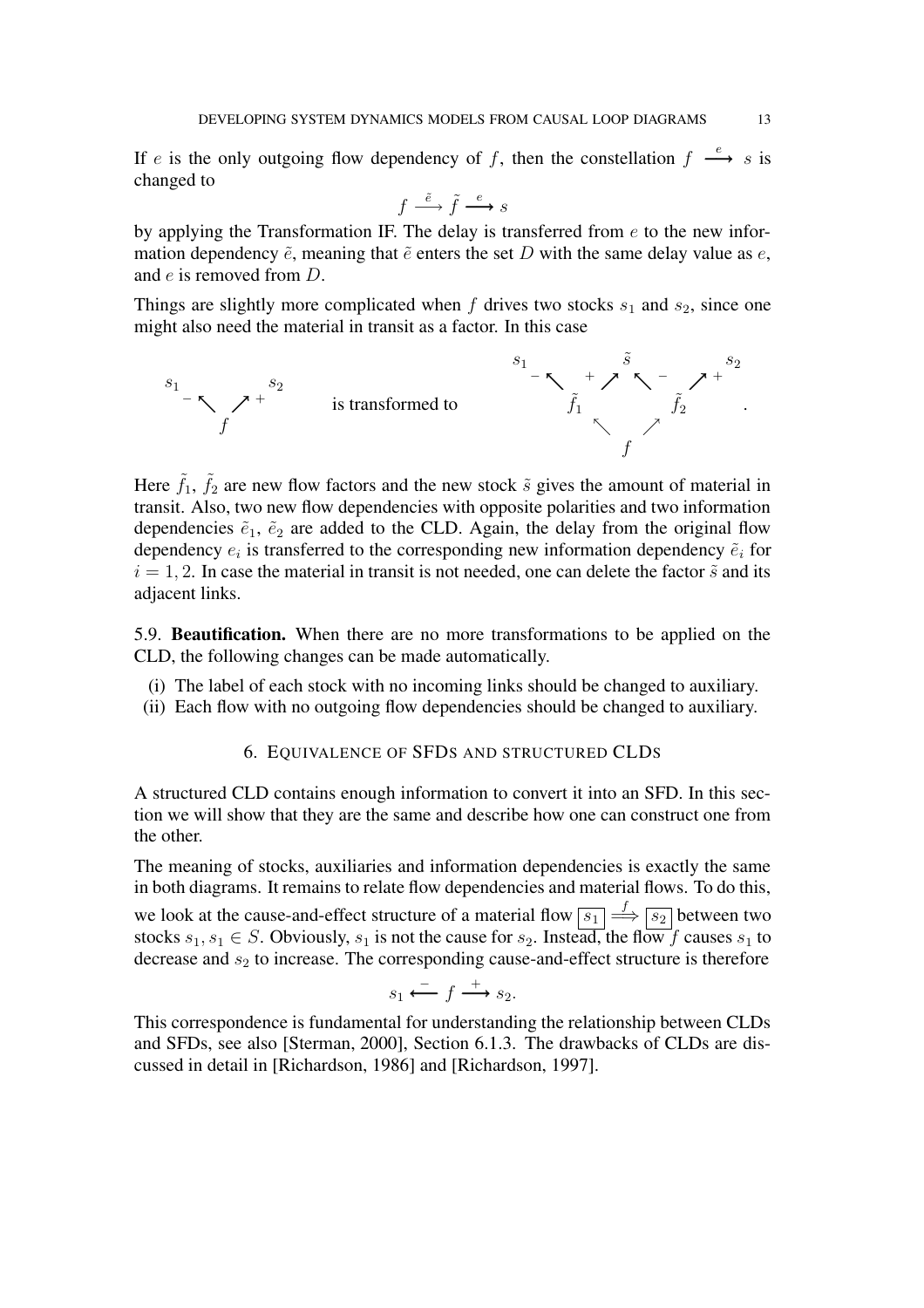We use this correspondence to convert structured CLDs into SFDs and vice versa. Any SFD can be converted into a CLD with the following transformation:

$$
\boxed{s_1 \xrightarrow{f} s_2} \text{ is equivalent to } s_1 \xleftarrow{f} \xrightarrow{+} s_2,
$$
  

$$
\text{S} \xrightarrow{f} \boxed{s} \text{ is equivalent to } f \xrightarrow{+} s,
$$
  

$$
\boxed{s} \xrightarrow{f} \text{S} \text{ is equivalent to } s \xleftarrow{f} f.
$$

Formally, a structured CLD  $(V, S, F; E, M; \varphi; D)$  defines an SFD  $(V, \tilde{S}, F; m, I; D)$ in the following way:

$$
\tilde{S} := S \cup \{\bigcirc\}.
$$
\n
$$
m(f) = \begin{cases}\n(s_1, s_2); & \text{if } \exists (f, s_1), (f, s_2) \in E : \varphi(f, s_1) = -1 \text{ and } \varphi(f, s_2) = 1, \\
(\bigcirc f, s); & \text{otherwise if } \exists (f, s) \in E : \varphi(f, s) = 1, \\
(s, \bigcirc f); & \text{otherwise if } \exists (f, s) \in E : \varphi(f, s) = -1,\n\end{cases}
$$
\n
$$
I := E \setminus (F \times S).
$$

Conversely,

$$
S := \tilde{S} \setminus \{\bigcirc\}
$$
\n
$$
M := \{(f, s) \in F \times S \mid \exists s_1 \in S : m(f) = (s, s_1) \text{ or } m(f) = (s_1, s)\},
$$
\n
$$
E := I \cup M,
$$
\n
$$
\varphi(f, s) := \begin{cases}\n-1; & \exists s_1 \in S : m(f) = (s, s_1), \\
1; & \exists s_1 \in S : m(f) = (s_1, s), \\
\text{undefined}; & \text{otherwise.}\n\end{cases}
$$

The polarity map is only defined for flow dependencies of the CLD. When constructing a structured CLD from a *quantified* SFD, it would be possible to examine the partial derivatives to find the polarities for information dependencies. However, such  $\overline{a} \varphi$  depends on the state of the dynamical system. This topic has been studied in [Richardson, 1995].

### 7. DISCUSSION

7.1. **Special approaches for labeling CLDs.** The definition of a labeled CLD is general; it permits to choose the labels of factors and links independently. It might be desirable to reduce this freedom, thus providing more guidance to the user and reducing the complexity of the software tool. We describe easier ways to define a labeled CLD here. To "perform labeling" there are the following actions:

- (i) Prescribe the set of stocks  $S$ ,
- (ii) prescribe the set of flows  $F$ , or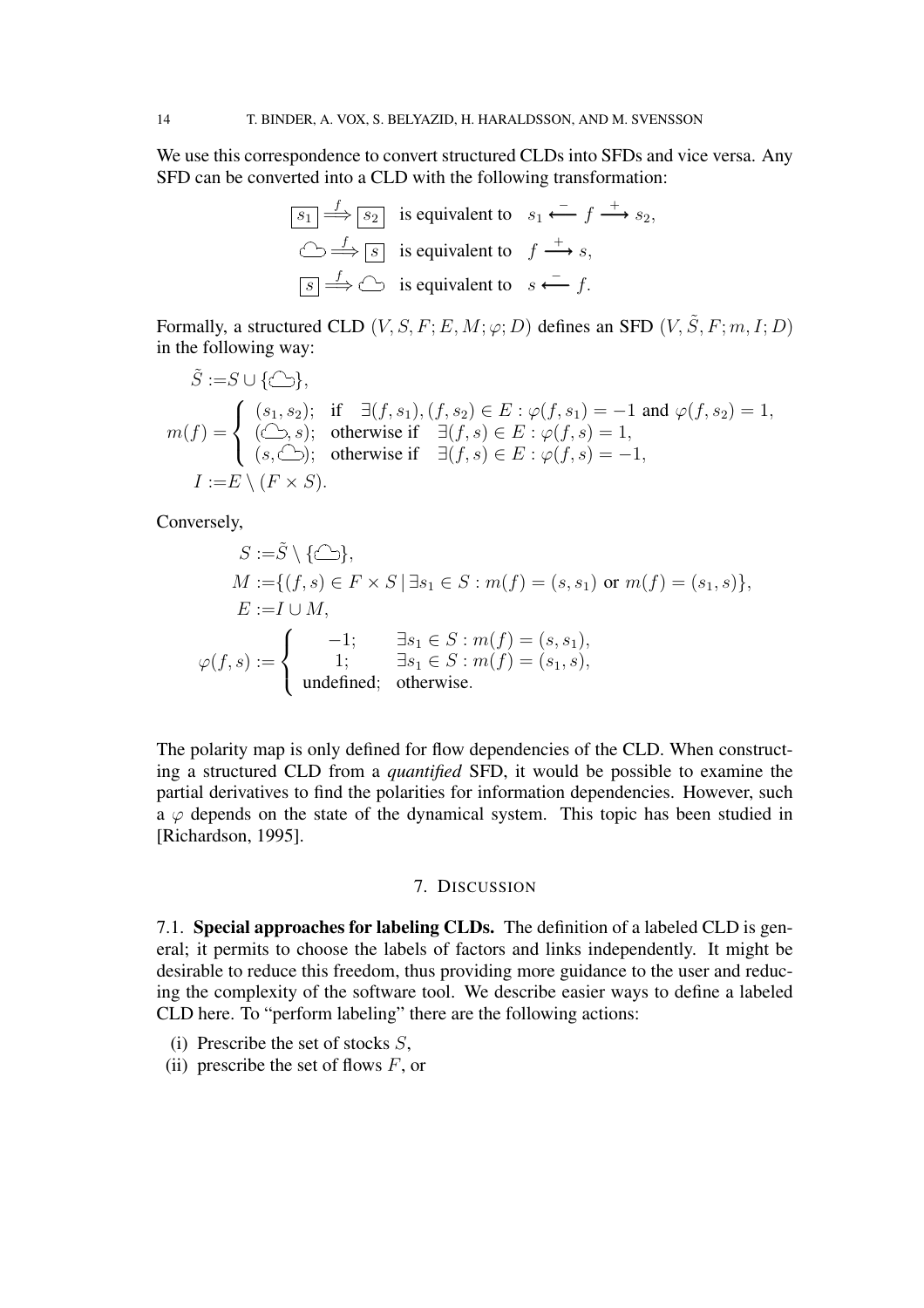(iii) prescribe the set of information (resp. flow) dependencies.

Any selection of two of the three actions suffices to define a labeling of a CLD (provided the loop condition is satisfied). We will discuss the three possible selections and other ideas.

7.1.1. *Label factors only.* In this case the modeler ignores all the links, she/he only labels the factors. The links are labeled by

$$
M := \{(v_1, v_2) \in E \mid v_1 \in F \text{ and } v_2 \in S\}, \qquad I := E \setminus M.
$$

This also reduces Table 1, see below.

TABLE 2. When labeling factors only, Table 1 simplifies as follows.  $(x$  denotes that this case cannot occur.)

| $v_2, e$ |   |           |  |  |  |  |
|----------|---|-----------|--|--|--|--|
| $\eta$ . | M |           |  |  |  |  |
| N        |   | IF,CS,IMF |  |  |  |  |
|          |   |           |  |  |  |  |
|          |   | н         |  |  |  |  |

7.1.2. *Label stocks and links.* Alternatively, one could select (i) and (iii), thus choosing stocks and the types of all links. We can define the missing set of flows  $F$  by taking the non-stock starting factors of all flow dependencies. Formally, this reads

$$
F := \{ v \in V \setminus S \mid \exists w \in V : (v, w) \in M \}.
$$

The modeler no longer needs to know about the distinction between auxiliaries and flows, see Table 3.

TABLE 3. When labeling stocks and links, Table 1 simplifies as follows.

| $v_2, e$ |                |       | F          | A |
|----------|----------------|-------|------------|---|
| $v_{1}$  | М              |       | М          |   |
|          | <b>IF, IMF</b> | IF,CS | IS, IF, CE |   |
| F        |                | IF,CE | IS,CE!     |   |
|          |                | ΙF    |            |   |

7.1.3. *Label links only.* We can define the missing set of stocks S by taking the end factors of all flow dependencies. In formal language,

 $S := \{v \in V \mid \exists w \in V : (w, v) \in M\}.$ 

The flows are then defined as in subsection 7.1.2.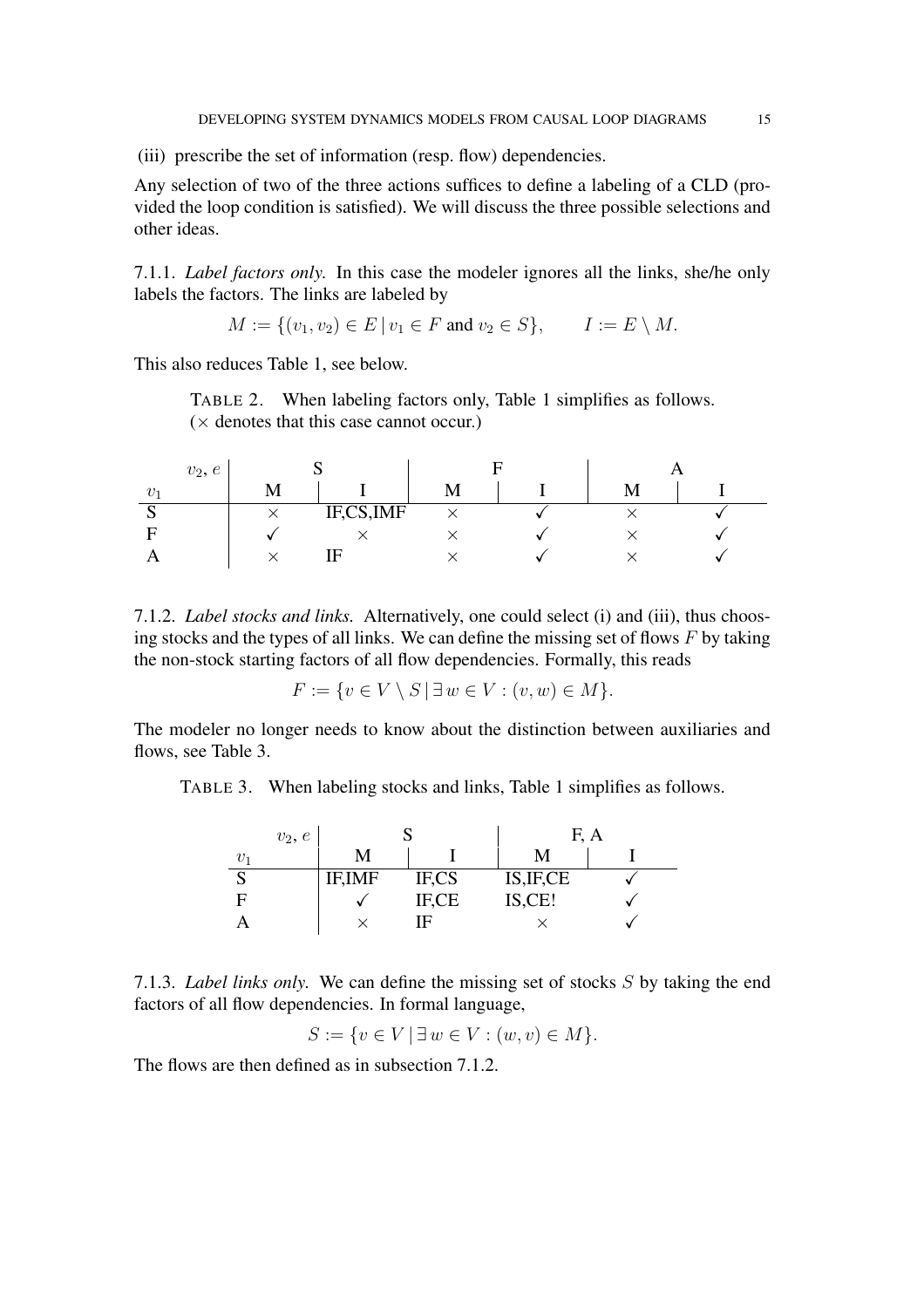|             | $v_2, e$ |        |       | F, A |
|-------------|----------|--------|-------|------|
| $v_1$       |          |        |       |      |
| $\sim$<br>N |          | IF,IMF | IF,CS |      |
| F           |          |        | IF,CE |      |
|             |          |        | IF    |      |

TABLE 4. When labeling links only, Table 1 simplifies as follows.

7.1.4. *Label stocks only.* In this simple case, the modeler only has to choose all stocks in the CLD. To obtain a labeled CLD, the choice

 $F := \{v \in V \setminus S \mid \exists s \in S \text{ such that } (v, s) \in E\}$ 

of the flows is made automatically. Then, the links are labeled automatically as described in Section 7.1.1. A labeled CLD generated this way will already be close to a structured CLD; the problem remaining is that of two stocks connected by a link. Here one of the transformations IF, IMF or CS must be considered.

7.2. **Software implementation.** We are currently implementing a software application which aims at supporting the whole modeling workflow. This workflow is based on experience with teaching System Dynamics at Lund University. It comprises the following worksteps, where each workstep has a well-defined goal:

*Define* asks for a problem statement, time horizon and aims. This serves as an anchor and helps the modeler keep focus in the following steps. *Explore* identifies the key factors of a system. *Connect* builds a CLD from these key factors (and possibly others) *Quantify* transforms the CLD into a structured CLD or SFD and requests equations and/or data for all factors. *Simulate* uses the quantified model to create charts which show the behavior over time and lets the user compare simulation results with reference behaviors.

These steps do not have to be followed in a strict sequence, since we believe that this would constrict creativity. This allows to work incrementally, that is to start with a small number of factors, build a small working model and then add more information iteratively.

Each workstep is connected with a *perspective* which shows only the necessary tools and data for the task at hand to the modeler.

Incomplete or inconsistent data does not prevent the modeler from proceeding or changing the workstep. Instead, the software analyzes the project data and maintains a list of *issues*, similar to a todo-list. Each issue describes what is wrong and how to correct it. If possible, it also offers *quick fix actions* to the modeler which automate the correction.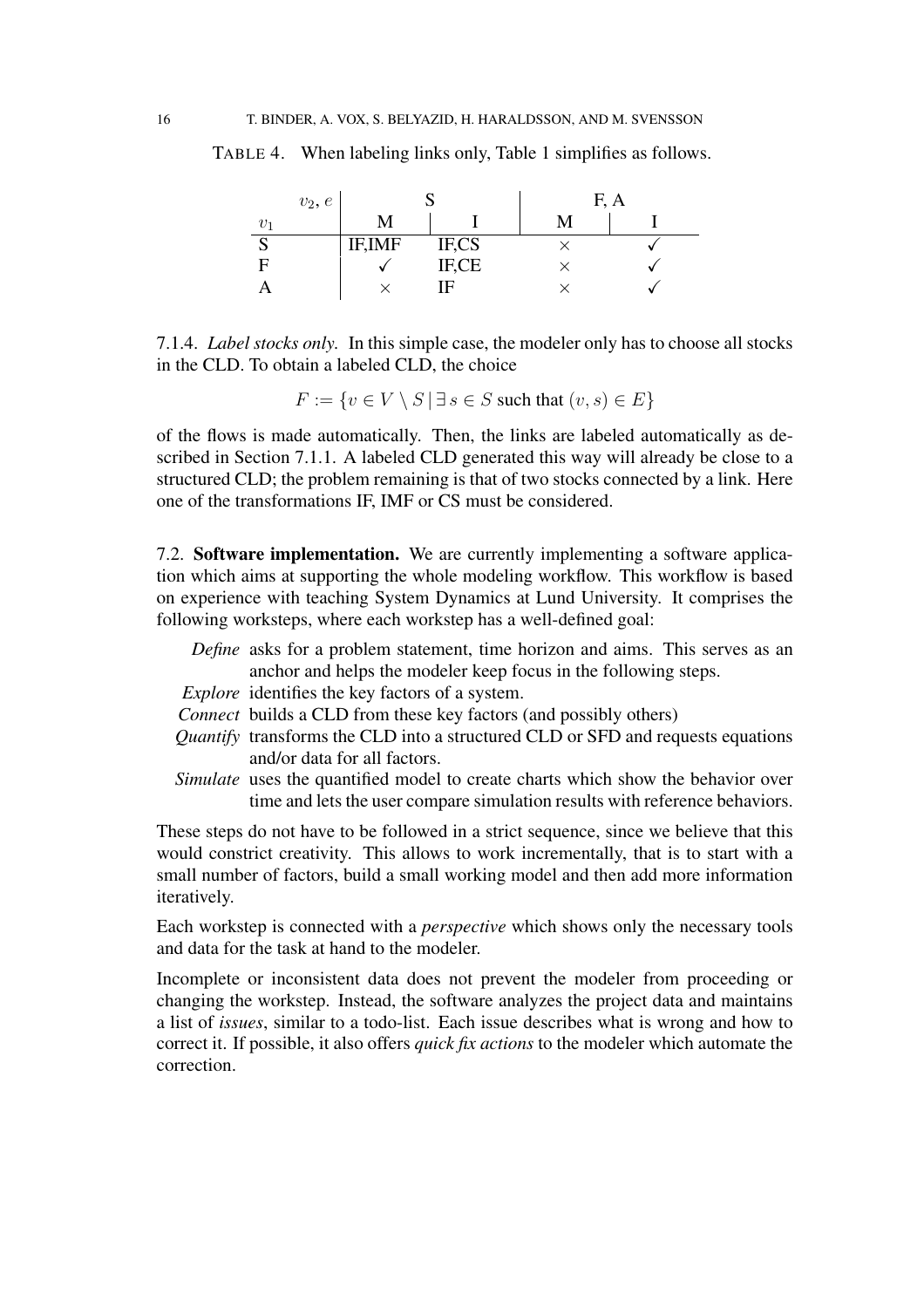7.2.1. *Transition from a CLD to an SFD.* The four phases described in Section 1 are supported by our software in the following way:

- (i) The CLD is created in the workstep *Connect*. After switching to the workstep *Quantify*, the modeler is asked to label all factors as stocks or non-stocks.
- (ii) At the same time, the list of issues is updated with all violations of the constraints for a structured CLD and the offending elements are marked in the diagram. The modeler corrects these issues one by one, possibly with the help of quick fix actions. At any time the list of issues provides a systematic guidance and gives feedback about the diagram's syntactic quality.
- (iii) If no constraints are violated, the modeler may switch from the structured CLD view to the SFD view. The structured CLD ist transformed automatically into the corresponding SFD.The layout of the CLD is kept as far as is possible.
- (iv) Quantification may happen either in the SFD view or the structured CLD view. Missing formulas, missing input values, unit inconsistencies and any other quantification errors are reported as issues. Again, quick fix actions are offered if possible (for example, using the simplest formula which satisfies unit consistency). Therefore, the modeler receives constant feedback about what has to be done before the model may be simulated.

The modeler is not forced to proceed sequentially through these phases. At each point in the process, the she/he is free to make arbitrary changes to the model and restart the process at an earlier phase. Obviously by doing so the number of issues might increase again.

We think that this procedure allows a smooth transition from CLDs to SFDs. It is not only possible to reuse most of the CLD for the SFD, but the software also gives feedback about the progress of the transition. However, this progress can only be measured by the syntactic correctness of the model. Validation, that is comparison with the real world system to be modeled, happens at a later phase in our workflow.

## 8. ANOTHER EXAMPLE: POPULATION

We use the model of a simple child-adult population model as an example to find out if different initial CLDs can be transformed into the same resulting SFD. For this we start by looking at the result in Figure 7 and then work with some CLDs which might have been the starting point for this model.

The model consists of two stocks, *Children* and *Adults*, three flows which represent the births, the children reaching maturity, and the deaths. Finally, there are some auxiliaries, which serve as input and output factors. A structured CLD which is equivalent to the SFD is shown in Figure 8. This transition is automatic apart from the fact that it is not possible to obtain polarities for information dependencies when going from the SFD to the structured CLD. The labels of the factors are supposed to be the same as in the CLD; the labels of the links are displayed in the diagram.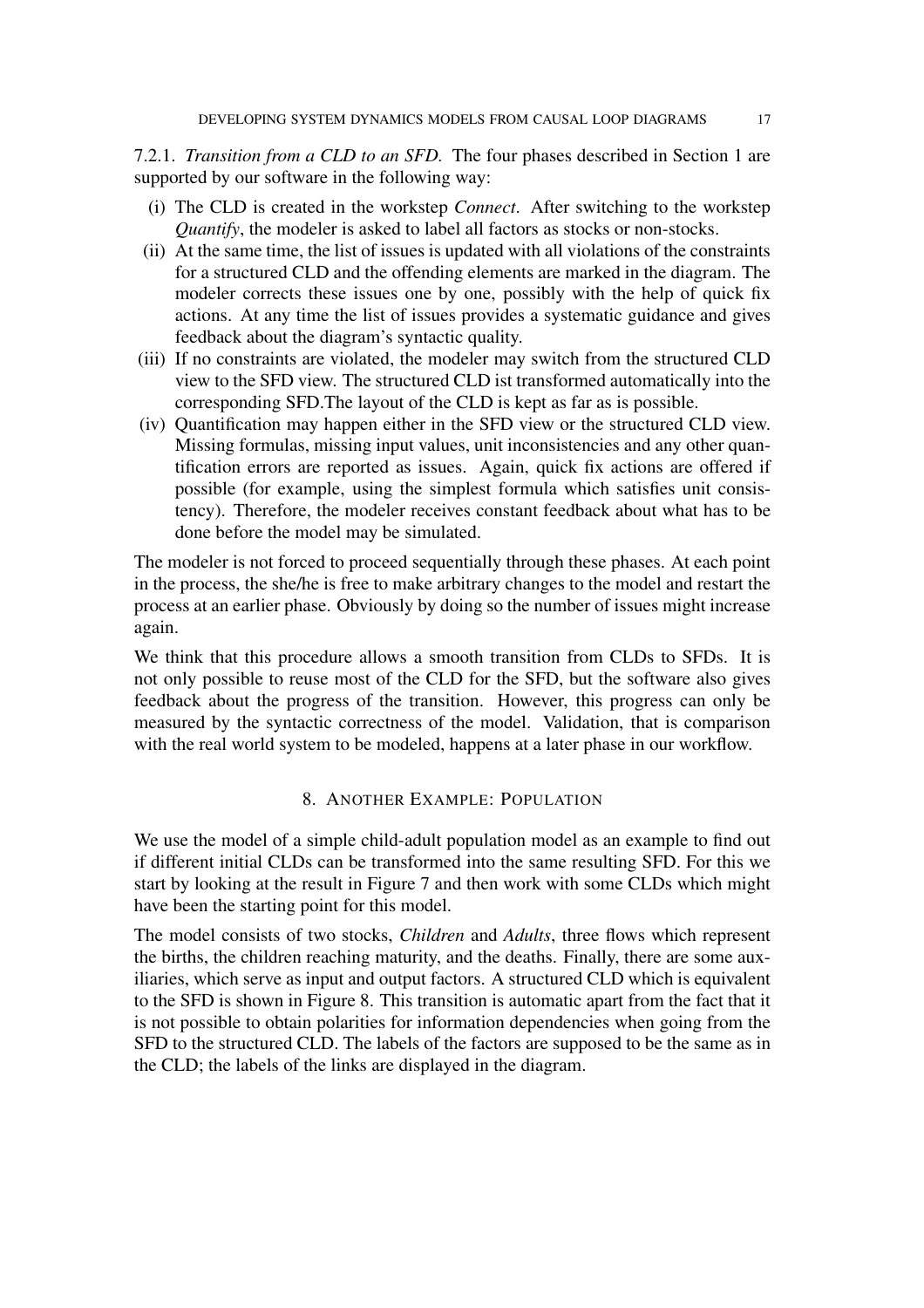

FIGURE 7. The SFD of a child-adult population model.

For a simple process like children being born, maturing, and growing old, the CLD in Figure 8 is already too complicated to be obvious. A modeler will usually start with a simpler CLD, and develop it further. Figure 9 (a) shows an extreme example of such a CLD. There are just the two stocks with two dependencies. After applying the transformation IMF from Section 5.3 and IF from Section 5.2 to the flow and information dependency, respectively, the CLD is a structured CLD. However, it is still incomplete semantically; the modeler discovers the need of auxiliary factors and information dependencies and inserts them. Presumably, she/he would do this correctly, in which case there is no deviation from a structured CLD, hence no further interaction about transformations would be necessary.

FIGURE 8. The structured CLD which is equivalent to the SFD in Figure 7.

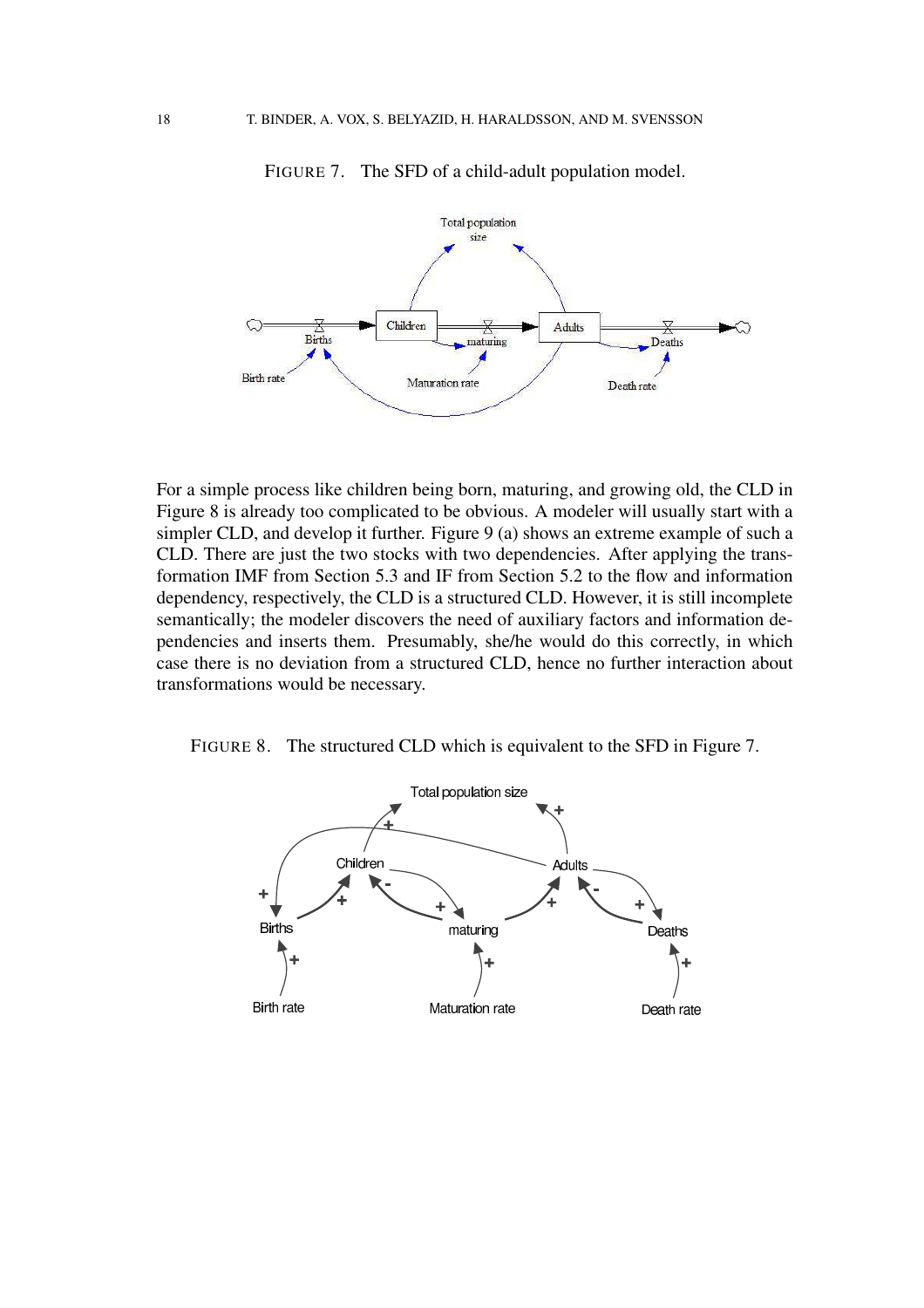FIGURE 9. (a) A possible (if extreme) example; (b) a problematic case.



Figure 9 (b) shows an example which does not lead to the desired structured CLD. After applying the corresponding transformations from example (a) the information dependencies starting at *Birth rate* and *Death rate* will still point to stocks. Table 1 suggests the IF transformation for these links again. At this point, the modeler would have to think again about these dependencies. She/he would realize that the rates influence the flows instead of the stocks and change the end factors of the two information dependencies.

This reveals an aspect giving opportunity for refinement of the algorithm: The transformations adding factors to the model, as IMF, IS, and IF, could also take into the account other links running into or out of the factors adjacent to the link that is considered.

The example shows that there is some similarity to the component approach formalized in [Burns & Ulgen, 2002a] and [Burns & Ulgen, 2002b]. One could consider the children and adults stocks as components which are expanded during the development of the model.

# 9. SUMMARY

In this paper we described a method for transforming CLDs to SFDs systematically. We provided guided transformation steps which help in this process.

CLDs are an accessible tool for modeling complex systems. They can be more compact than a corresponding SFD since it is not necessary to include every flow. Also, they contain a minimum of formal notation symbols, there are no double lines and system boundary symbols which "clutter" the diagram. CLDs are the appropriate view for analyzing feedback loop structures. However, the price for this abstraction is the lack of formal exactness, which hinders the direct interpretation as a quantitative model.

Structured CLDs have this exactness but also include additional assumptions. These assumptions are hard to check by just looking at the diagram, and may take the same efforts as performing this step manually without guidance. We developed a tool which does these checks automatically and which can simulate a structured CLD as a model. In fact, a structured CLD is the same as an SFD up to notational differences, which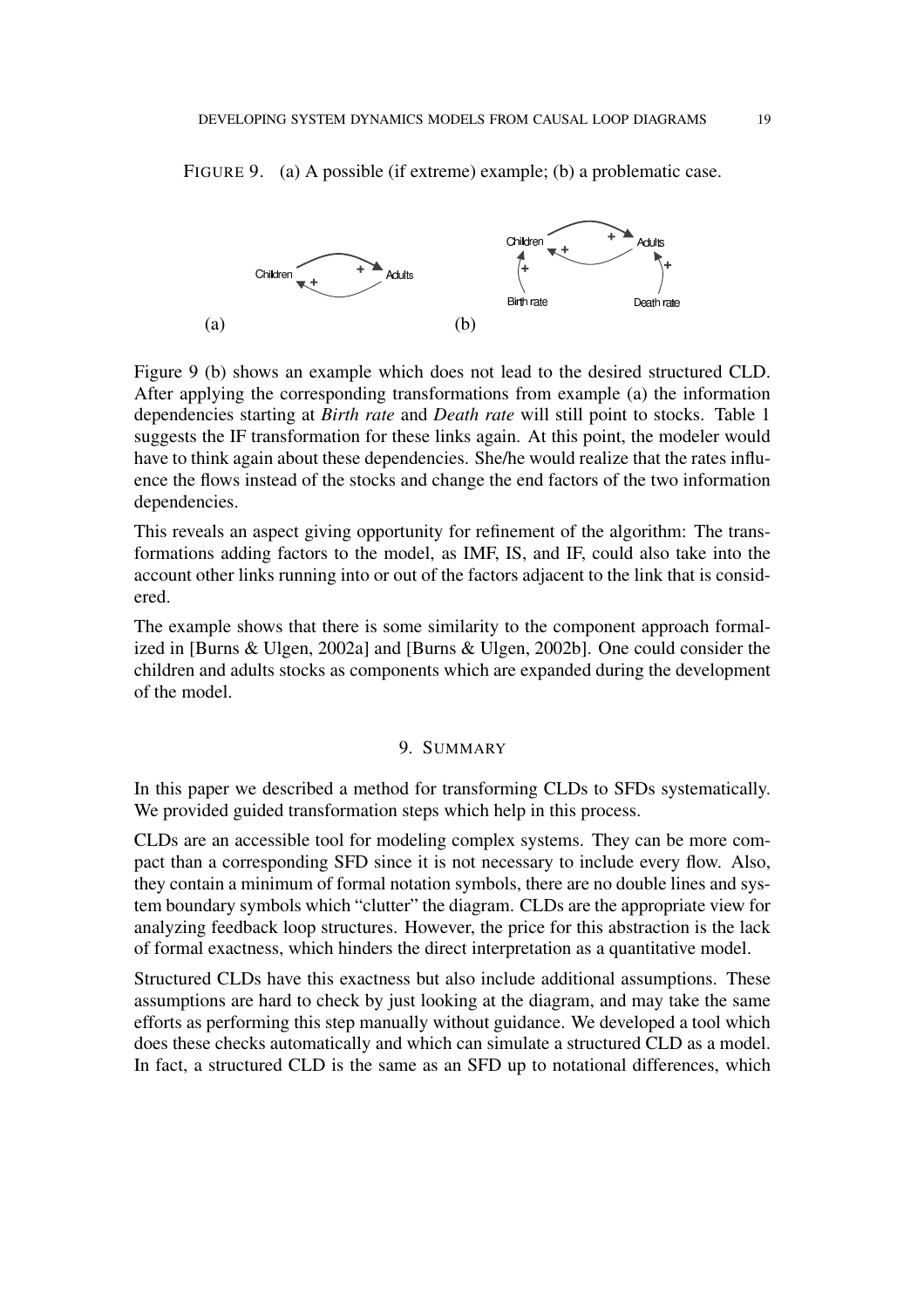20 T. BINDER, A. VOX, S. BELYAZID, H. HARALDSSON, AND M. SVENSSON

allows automatic conversion between a structured CLD and an SFD. One of the major advantages lies in the possibilities to guide the modeler through this crucial step.

Work is underway to implement the described interactive algorithm in a software tool. This allows to use accessible CLDs for exploration and for discussions with nonexperts. The distinction between stocks and rates takes place during a second stage, when a rough structure of the modeled system is already available. The transition from a CLD to a structured CLD can already be combined with validation and quantification.

In conclusion the suggested method may be a good method to implement in a system dynamics software solution for overcoming one of the obstacles in the system dynamics modeling route. It will guide the modeler through this phase and thus improve the modeling process.

#### **REFERENCES**

- [Burns, 2001] Burns, J. R. (2001). Simplified translation of CLDs into SFDs. In *Proceedings of the 19. International Conference of the System Dynamics Society, Atlanta, GA, July 2001*.
- [Burns & Ulgen, 2002a] Burns, J. R. & Ulgen, O. (2002a). A component strategy for the formulation of system dynamics models. In *Proceedings of the 20. International Conference of the System Dynamics Society, Palermo, Italy, July 2002*.
- [Burns & Ulgen, 2002b] Burns, J. R. & Ulgen, O. (2002b). A matrix architecture for development of system dynamics models. In *Proceedings of the 20. International Conference of the System Dynamics Society, Palermo, Italy, July 2002*.
- [Ford, 1999] Ford, A. (1999). Modeling the environment: An Introduction to System Dynamics Models of Environmental Systems. Island Press, Washington, DC.
- [Haraldsson, 2004] Haraldsson, H. V. (2004). Introduction to systems thinking and causal loop diagrams. Technical report, Lund University, Department of Chemical Engineering. Reports in Ecology and Environmental Engineering, pp. 1–49.
- [Haraldsson & Sverdrup, 2003] Haraldsson, H. V. & Sverdrup, H. (2003). Finding simplicity in complexity in biogeochemical modelling. In Wainwright, J. & Mulligan, M., (eds.) *Environmental Modelling: Finding Simplicity in Complexity*. Wiley, New York, pp. 211–213.
- [Homer & Oliva, 2001] Homer, J. & Oliva, R. (2001). Maps and models in system dynamics: a response to Coyle. *System Dynamics Review*, **17**, 347–355.
- [LeFevre, 2004] LeFevre, J. (2004). Why and how should we replace the tank-pipe analogy of our stock flow models by a chemical process metaphor. In *Proceedings of the 22. International Conference of the System Dynamics Society, Oxford, United Kingdom, July 2004*.
- [Randers, 1980] Randers, J. (1980). Elements of the System Dynamics Method. The MIT Press, Cambridge, MA.
- [Richardson, 1986] Richardson, G. P. (1986). Problems with Causal Loop diagrams. *System Dynamics Review*, **2**, 158–170.
- [Richardson, 1995] Richardson, G. P. (1995). Loop polarity, loop dominance, and the concept of dominant polarity. *System Dynamics Review*, **11**, 67–88.
- [Richardson, 1997] Richardson, G. P. (1997). Problems in Causal Loop diagrams revisited. *System Dynamics Review*, **13**, 247–252.
- [Richardson, 1999] Richardson, G. P. (1999). Reflections for the future of system dynamics. *J. of the Operational Research Society*, **50**, 440–449.